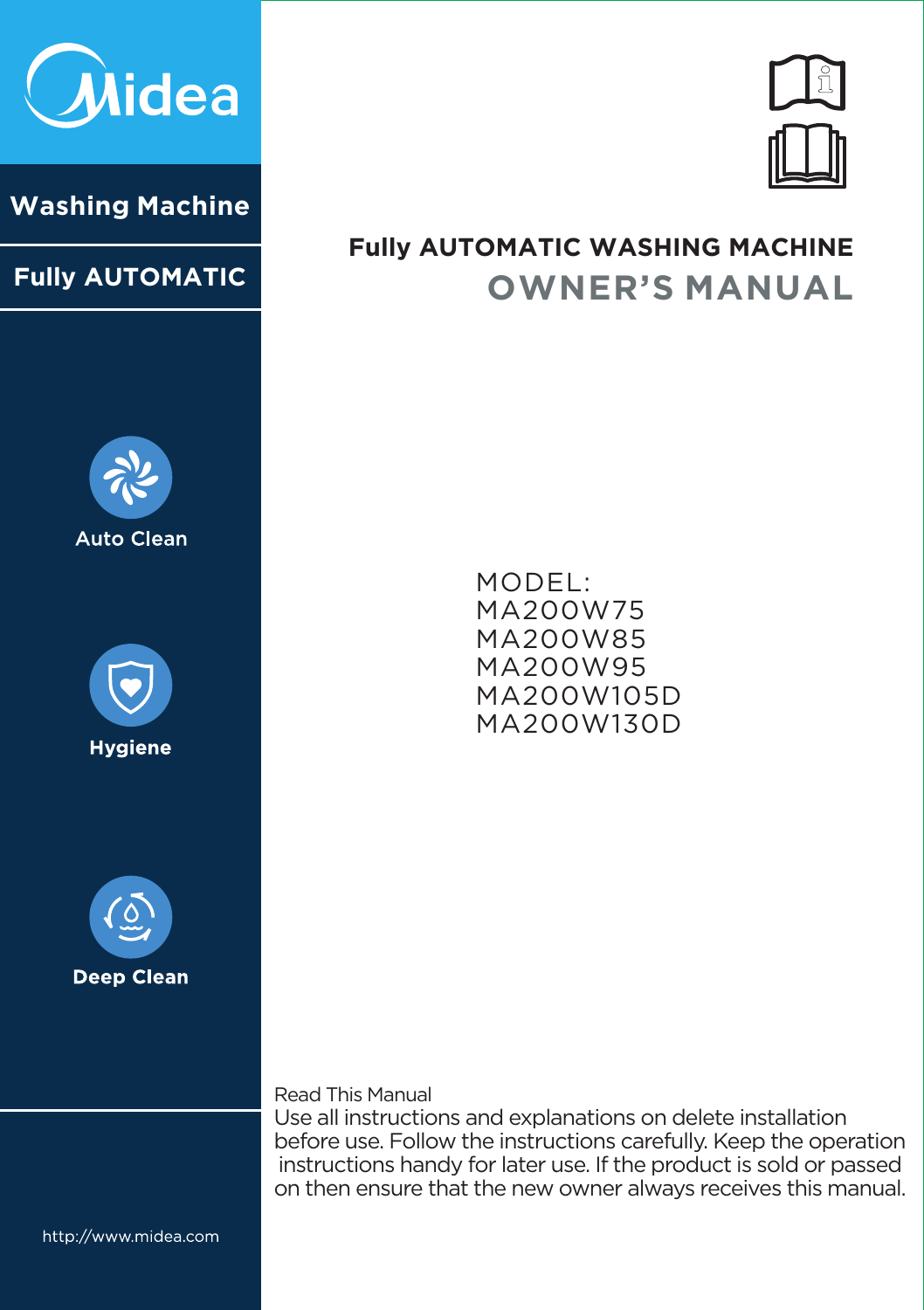# **CONTENTS**

| <b>SAFETY INSTRUCTIONS</b>                                         |  |
|--------------------------------------------------------------------|--|
|                                                                    |  |
| <b>INSTALLATION</b><br>Instructions for detergents and softeners12 |  |
| ■ Connection of inlet hose, tap and washing machine 13             |  |
| <b>OPERATIONS</b><br>The usage of detergent and washing powder 15  |  |
| ■ Personalized setting of washing program 18                       |  |
| <b>MAINTENANCE</b>                                                 |  |
|                                                                    |  |
|                                                                    |  |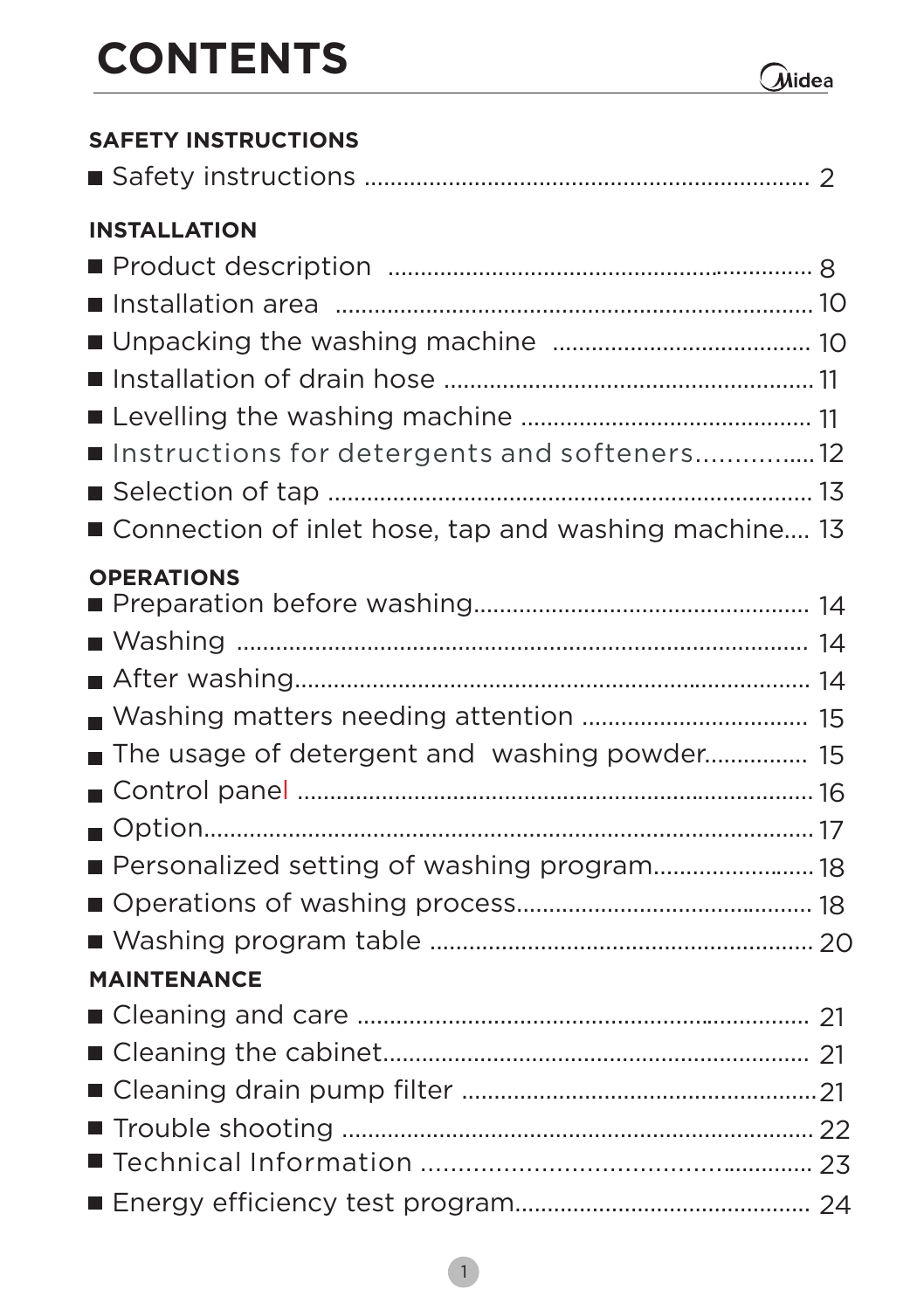# **SAFETY INSTRUCTIONS**

#### **SAFETY INSTRUCTIONS** ш

**For your safety, the information in this manual must be followed to minimize the risk of fire or explosion, electric shock, or to prevent property damage, personal injury or loss of life.**

- **This appliance is not intended for use by persons(including children) with reduced physical, sensory or mental capabilities or lack of experience and knowledge unless they have been given supervision or instruction concerning use of the appliance by a person responsible for their safety.**
- **Children should be supervised to ensure that they do not play with the appliance.**
- **If the supply cord is damaged, it must be replaced by the manufacturer, its service agent or similarly qualified persons in order to avoid a hazard.**
- **The new hose-sets supplied with the appliance are to be used and that old hose-sets should not be reused.**
- **The openings must not be obstructed by a carpet.**
- **This appliance is intended to be used in household and similar applications such as:**

 **staff kitchen areas in shops, offices and other working environments; farm houses;** 

 **by clients in hotels, motels and other residential type environments; bed and breakfast type environments;** 

 **areas for communal use in blocks of flats or in launderettes.**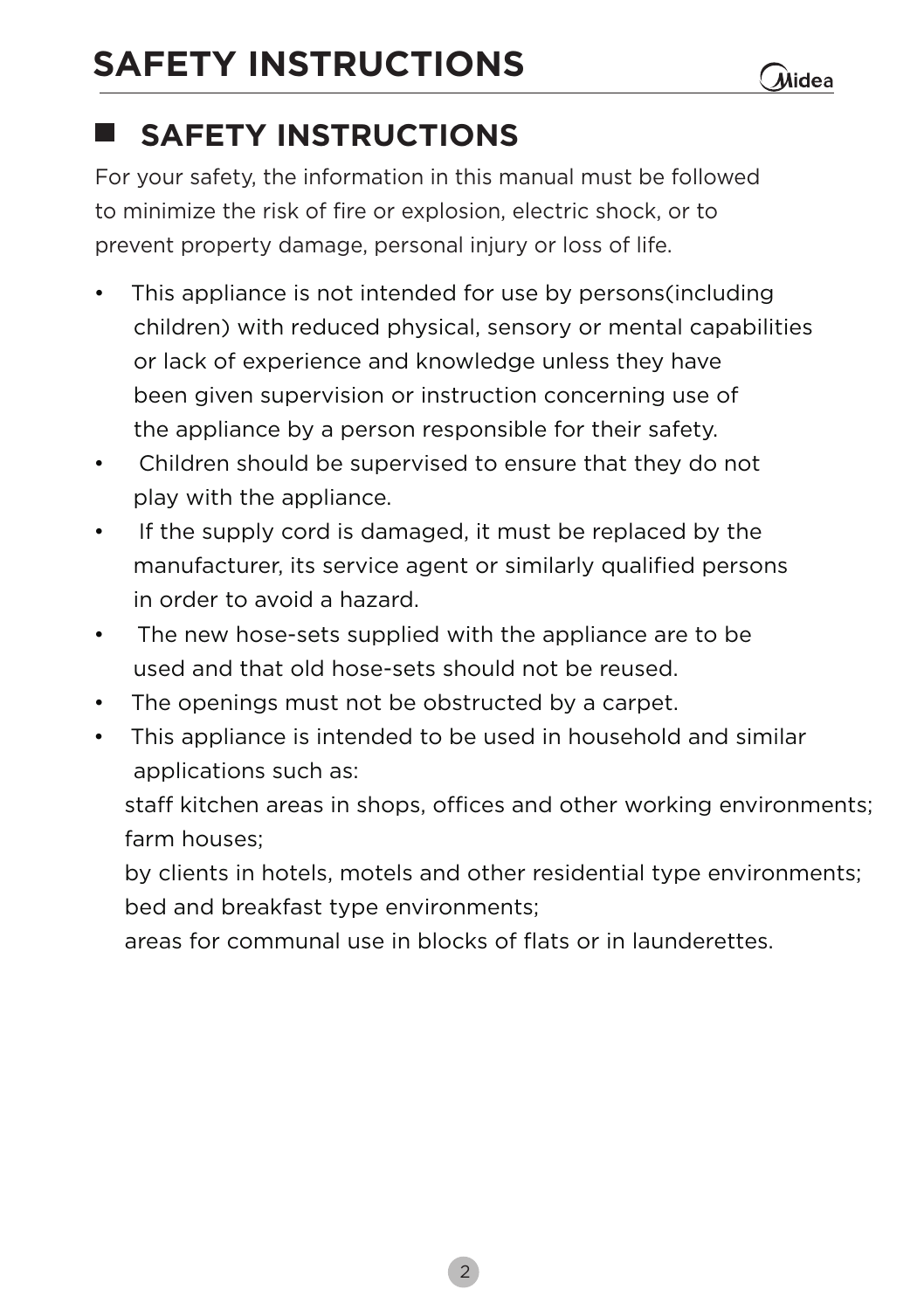# **SAFETY INSTRUCTIONS**

| Model      | <b>Washing Capacity</b> | Standard Water Pressure |
|------------|-------------------------|-------------------------|
| MA200W75   | 7.5kg                   | $0.03MPa - 0.8MPa$      |
| MA200W85   | 8.5kg                   | $0.03MPa - 0.8MPa$      |
| MA200W95   | 9.5 <sub>kq</sub>       | $0.03MPa - 0.8MPa$      |
| MA200W105D | 10.5 <sub>kq</sub>      | $0.03MPa - 0.8MPa$      |
| MA200W130D | 13.0kg                  | $0.03MPa - 0.8MPa$      |

Alidea

#### **Explanation of the symbols:**

#### **Warning!**

**This combination of symbol and signal word indicates a potentially dangerous situation which may result in death or serious injuries unless it's avoided.**

# **Caution!**

**This combination of symbol and signal word indicates a potentially dangerous situation which may result in slight or minor injuries or damage to property and the environment.**

#### **Note!**

 $\blacktriangleright$ 

**This combination of symbol and signal word indicates a potentially dangerous situation which may result in slight or minor injuries.**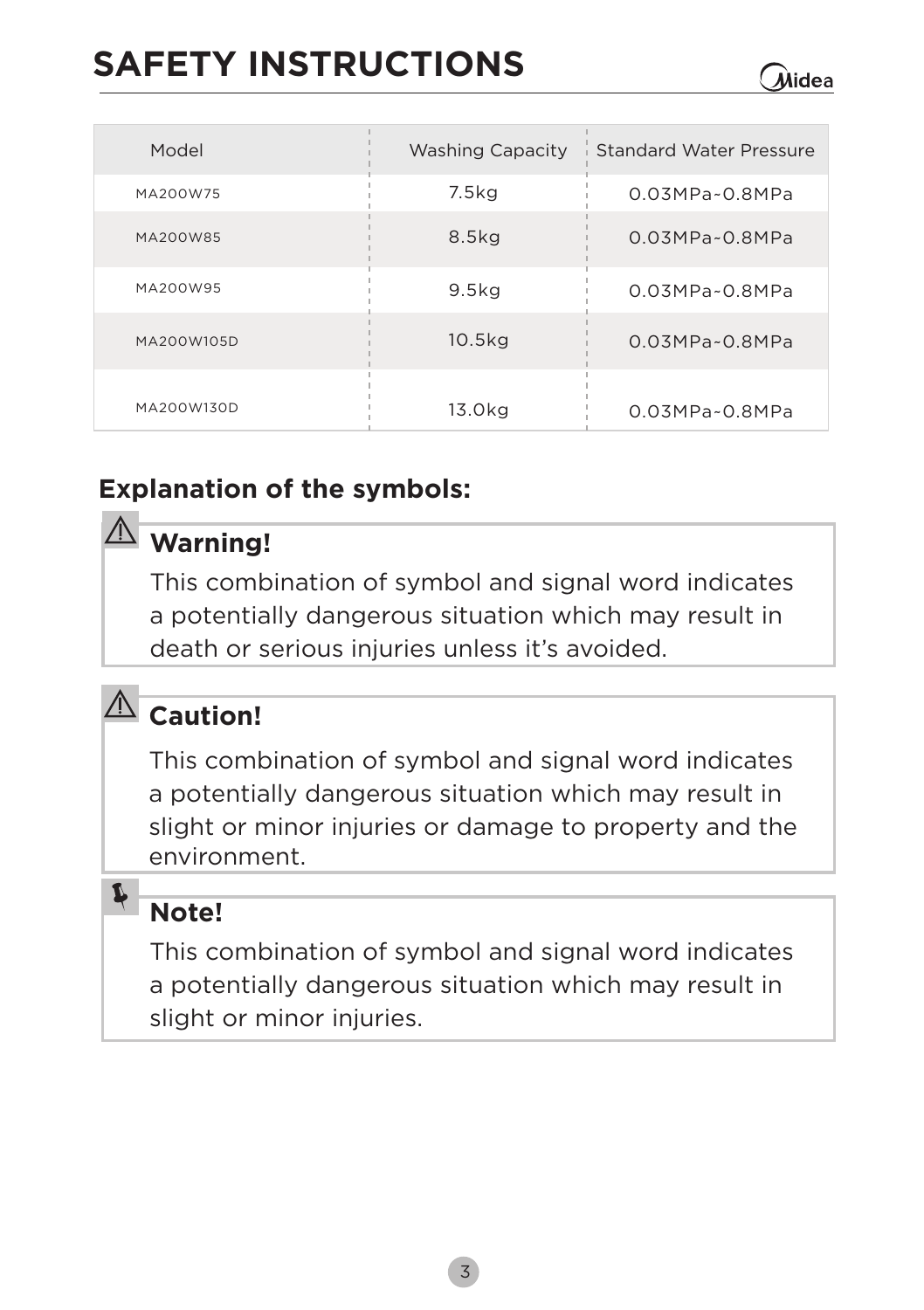## **Warning!**

#### **The electric shock!**

- **• This appliance is for indoor use only.**
- **Do not put washing machine at humid place.**
- **Hands shall not be inserted into running spin-dry tub .**
- **If the spin-dry tub does not stop within 15 seconds after opening the cover , please stop using the machine and have it repaired.**
- **Before any maintenance the device, unplug the appliance from the mains.**
- **Always unplug the machine and turn off the water supply after use. The max. inlet water pressure, in pascals. The min. inlet water pressure, in pascals.**
- **To ensure your safety, power plug must be inserted into an earthed three-pole socket. Check carefully and make sure that your socket is properly and reliably earthed.**
- **Make sure that the water and electrical devices must be connected by a qualified technician in accordance with the manufacturer's instructions and local safety regulations.**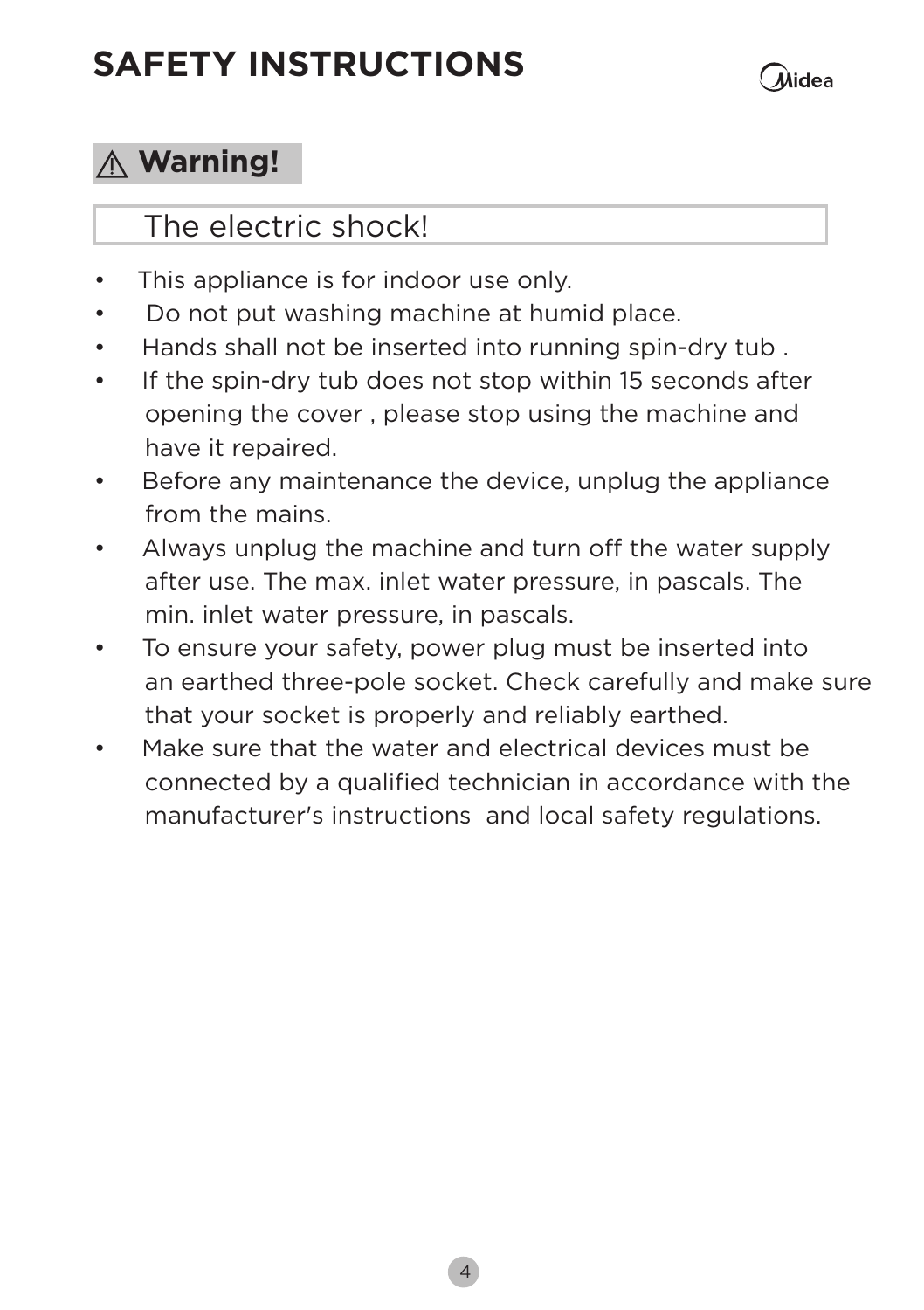**Risk to children!**

**• EN countries: the appliance can be used by children aged from 8 years and above and persons with reduced physical, sensory or mental capabilities or lack of experience and knowledge if they have been given supervision or instruction concerning use of the appliance in a safe way and understand the hazards involved. Children shall not play with the appliance. Cleaning and user maintenance shall not be made by children without supervision.**

 $\hat{\mathcal{M}}$ idea

- **Animals and children may climb into the machine. Check the machine before every operation.**
- **Young children should be supervised that they do not play with the appliance.**
- **Machine may be very hot during the operation. Keep kids and pets far away from the machine during the operation very wet rooms as well as in the rooms with explosive or caustic gas.**
- **Remove all packages before using the appliance. Otherwise, serious damage may result.**
- **The washing machine with single inlet valve only can be connected to the cold water supply. The product with double inlet valves should be correctly connected to the hot water and cold water supply.**
- **Plug must be accessible after installation.**

#### **Risk of explosion!**

- **Do not wash or dry articles that have been cleaned in, washed in, soaked in, or dabbed with combustible or explosive substances( such as wax, oil, paint, gasoline, degreasers, dry-cleaning solvents, kerosene, etc.) This may result in fire or explosion.**
- **Before hand thoroughly rinse items of washing by hand.**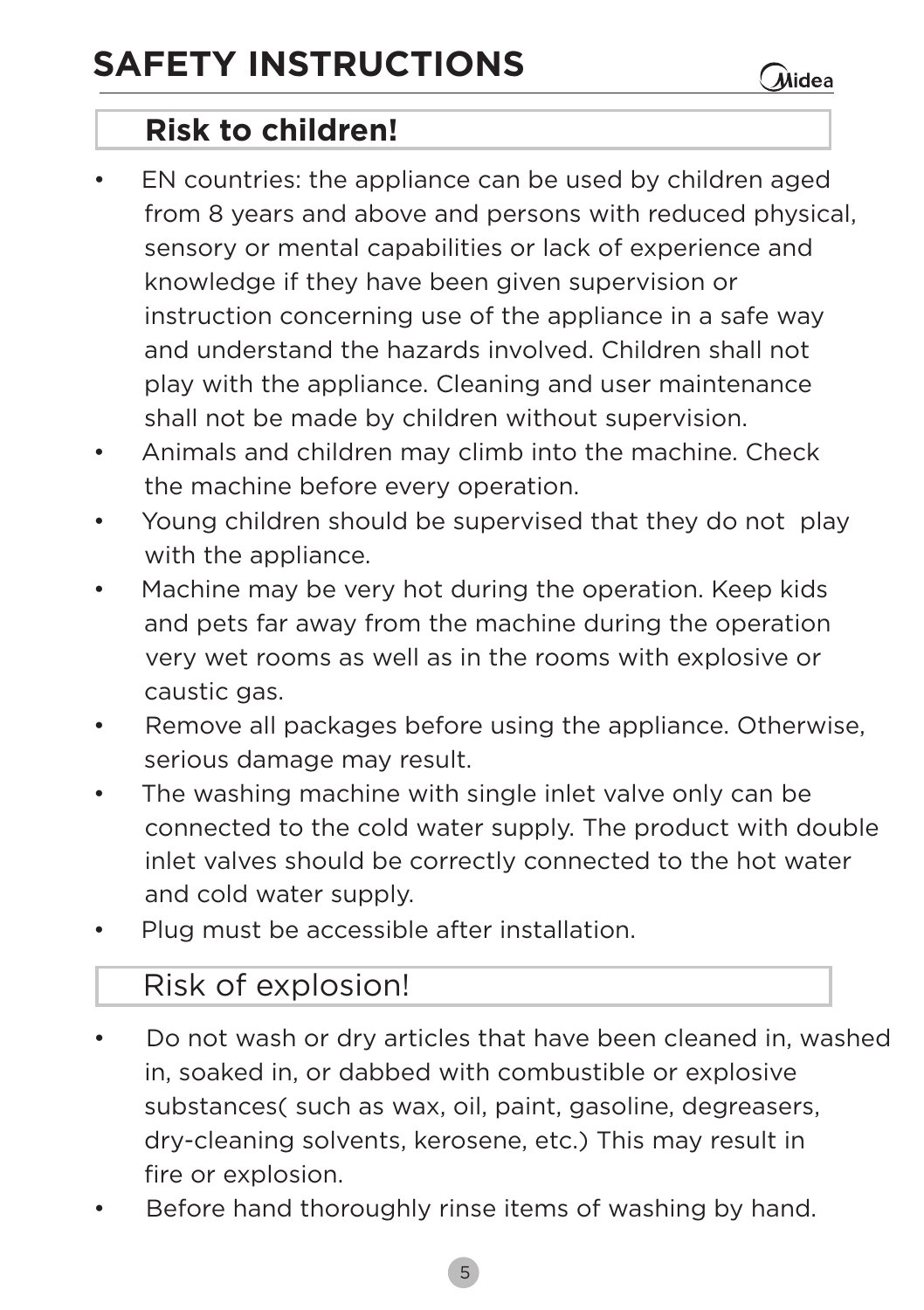#### **Caution**

#### **Installing the product!**

- **This washing machine is for indoor use only.**
- **It isn't intended to be built-in using.**
- **The openings must not be obstructed by a carpet.**
- **Washing machine shall not be installed in bath room or very wet rooms as well as in the rooms with explosive or caustic gases.**
- **Remove all packages and transport bolts before using the appliance. Otherwise, serious damage may result.**
- **The washing machine with single inlet valve only can be connected to the cold water supply. The product with double inlet valves should be correctly connected to the hot water and cold water supply.**
- **Plug must be accessible after installation.**

#### **Risk of damaging appliance!**

- **Your product is only for home use and is only designed for the textiles suitable for machine washing.**
- **Do not climb up and sit on top cover of the machine.**
- **Do not lean against machine door.**
- **Cautions during Handling Machine:**
	- **1.Transport bolts shall be reinstalled to the machine by a specialized person.**
	- **2.The accumulated water shall be drained out of the machine.**
	- **3.Handle the machine carefully. Never hold each protruded part on the machine while lifting. Machine door can not be used as the handle during the conveyance.**
	- **4.This appliance is heavy. Transport with care.**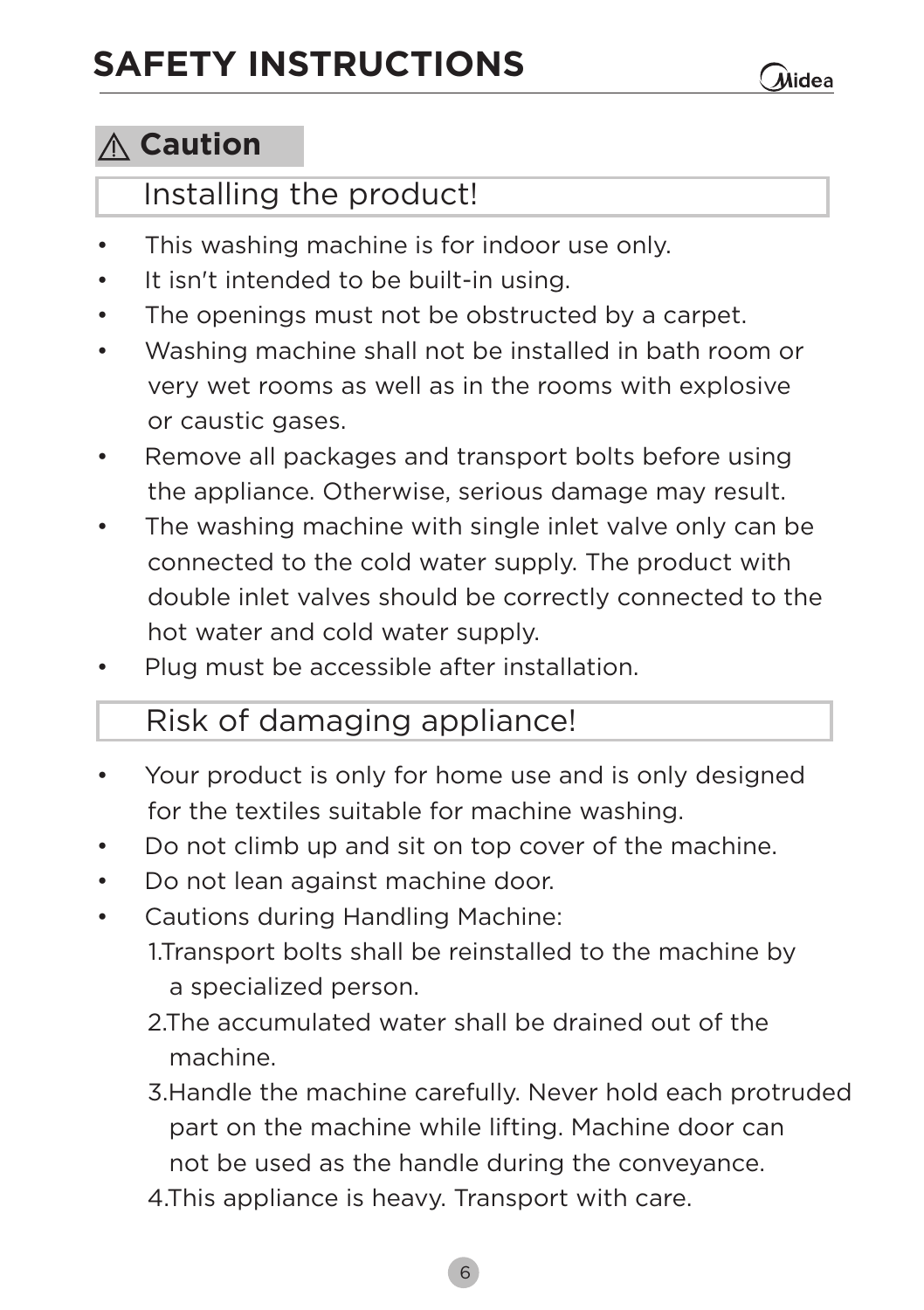# **SAFETY INSTRUCTIONS**

- **Please do not close the door with excessive forces.**
- **It is forbidden to wash carpets.**

#### **Operating the appliance!**

- **Before washing the clothes at first time, the product shall be operated in one round of the whole procedures without the clothes inside.**
- **Flammable and explosive or toxic solvents are forbidden. Gasoline and alcohol etc.Shall not be used as detergents. Please only select the detergents suitable for machine washing, especially for drum.**
- **Make sure that all pockets are emptied. Sharp and rigid items such as coin, brooch, nail, screw or stone etc. may cause serious damages to this machine.**
- **Please check whether the water inside the drum has been drained before opening its door.Please do not open the door if there is any water visible.**
- **Be careful of burning when the product drains hot washing water.**
- **Never refill the water by hand during washing.**
- **After the program is completed, Please wait for two minutes to open the door.**

#### **Packaging/Old appliance**



**This marking indicates that this product should not be disposed with other household wastes throughout the EU.To prevent possible harm to the environment or human health from uncontrolled waste disposal,recycle it responsibly to promote the sustainable reuse of material resources**.**To return your used device,please use the collection systems or contact the retailer where the product was purchased. They return and can take this product for environmental safe recycling.**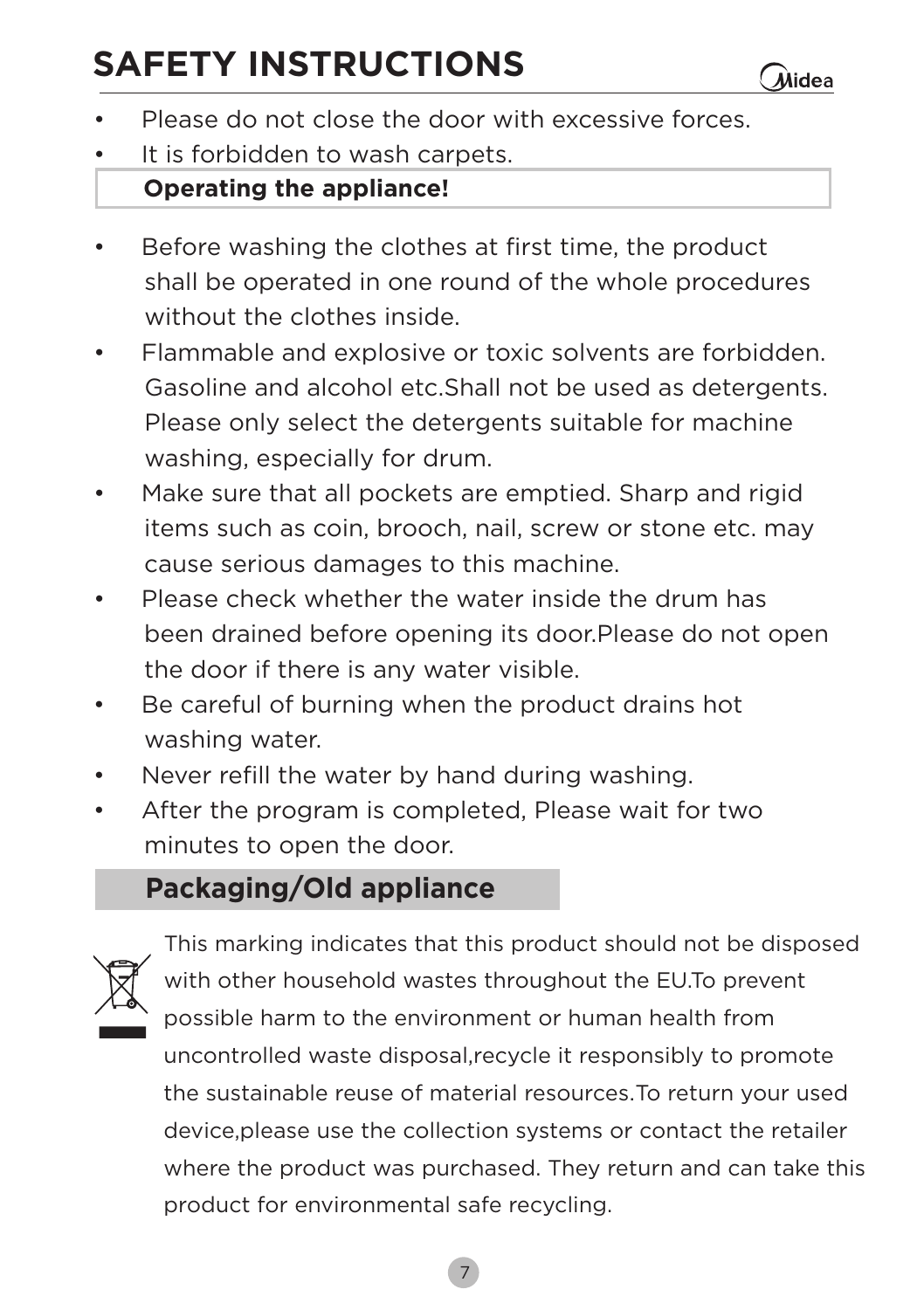# **INSTALLATION**

Midea

**MA200W75**

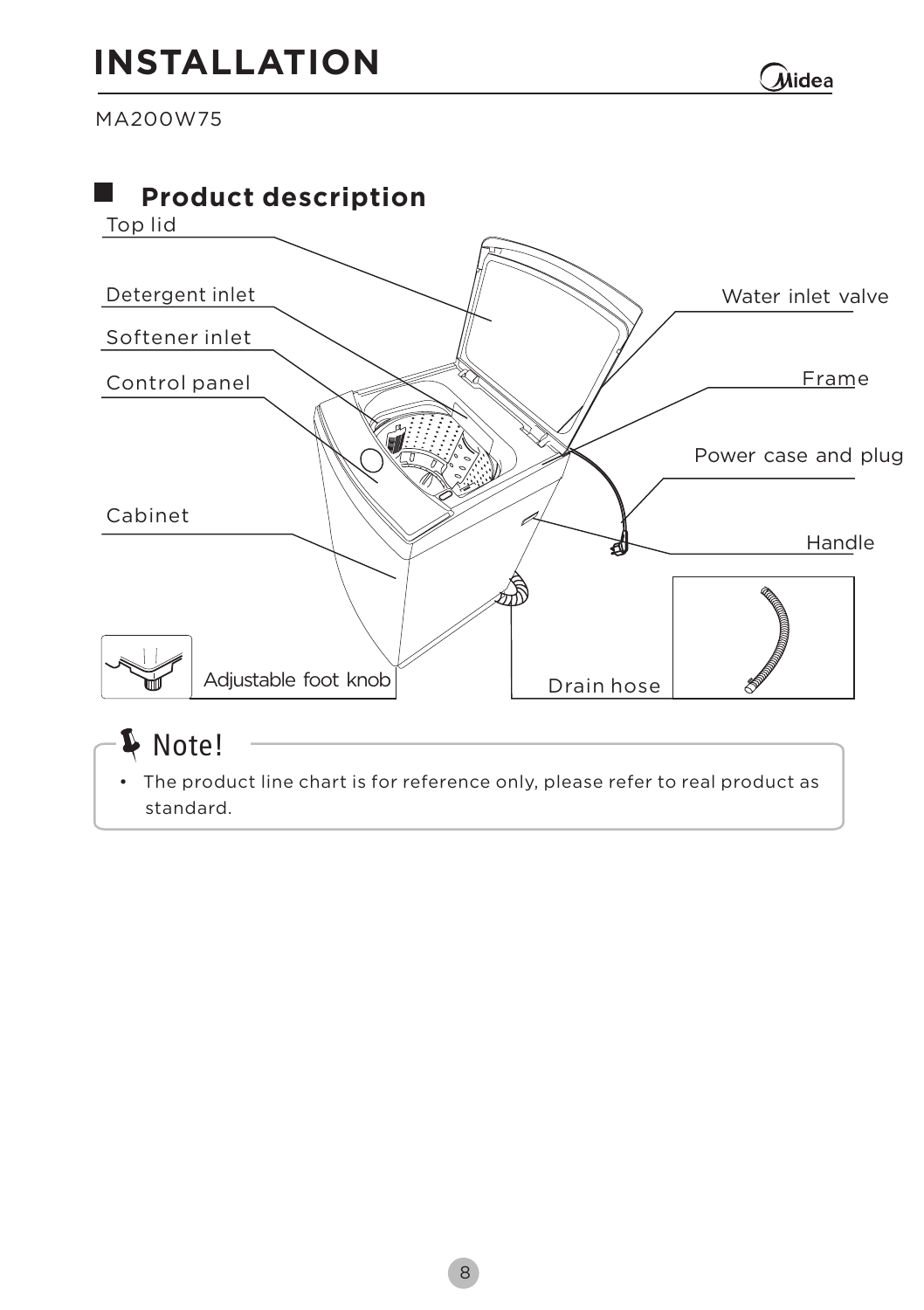# **INSTALLATION**

**Alidea** 

**MA200W85 MA200W95 MA200W105D MA200W130D**



## Note!

**• The product line chart is for reference only, please refer to real product as standard.**

#### **Accessories**





 $\mathbb{Z}$ 



**Inlet hose ass cabinet baseboard manual screw**

**spring clamper drain loose ass**

De Note!

- **Note: if the drain hose is already installed on the machine, then there is no spring clamper and drain hose in the accessories.**
- **The accessories with" \* "are only applicable to some models.**

abing Machin<br>Antoni Antonio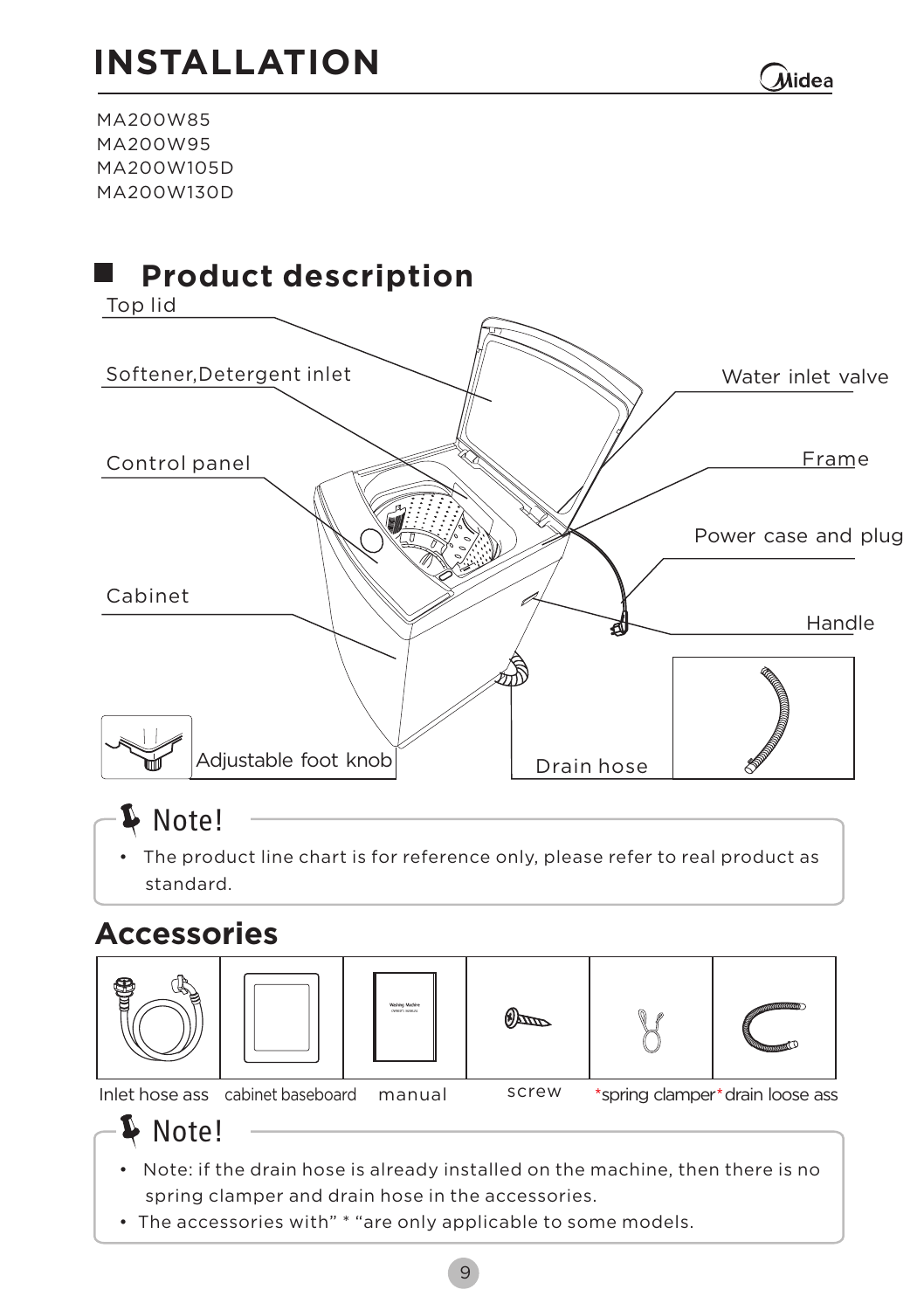**10**

## **Installation area**

#### $-\triangle$  Warning!  $-$

- **• Stability is important to prevent the product from wandering!**
- **Make sure that the product should not stand on the power cord.**

**Before installing the machine, the location characterized follows shall be selected: as** 

**1.Rigid, dry, and level surface** 

**2.Avoid direct sunlight**

**3.Sufficient ventilation**

**4.Room temperature is above 0 C**

**5.Keep far away from the heat resources such as coal or gas.**

#### **Unpacking the washing machine** . .

#### **Warning!**

- **•** Packaging material (e.g. Films, Styrofoam) can be dangerous for children.
- **•** There is a risk of suffocation ! Keep all packaging well away from children.
- **1. Remove the cardboard box and styrofoam packing.**
- **2. Lift the washing machine and remove the base packing.**
- **3. Remove the tape securing the power supply cord and drain hose.**
- **4. Remove the inlet hose from the drum.**













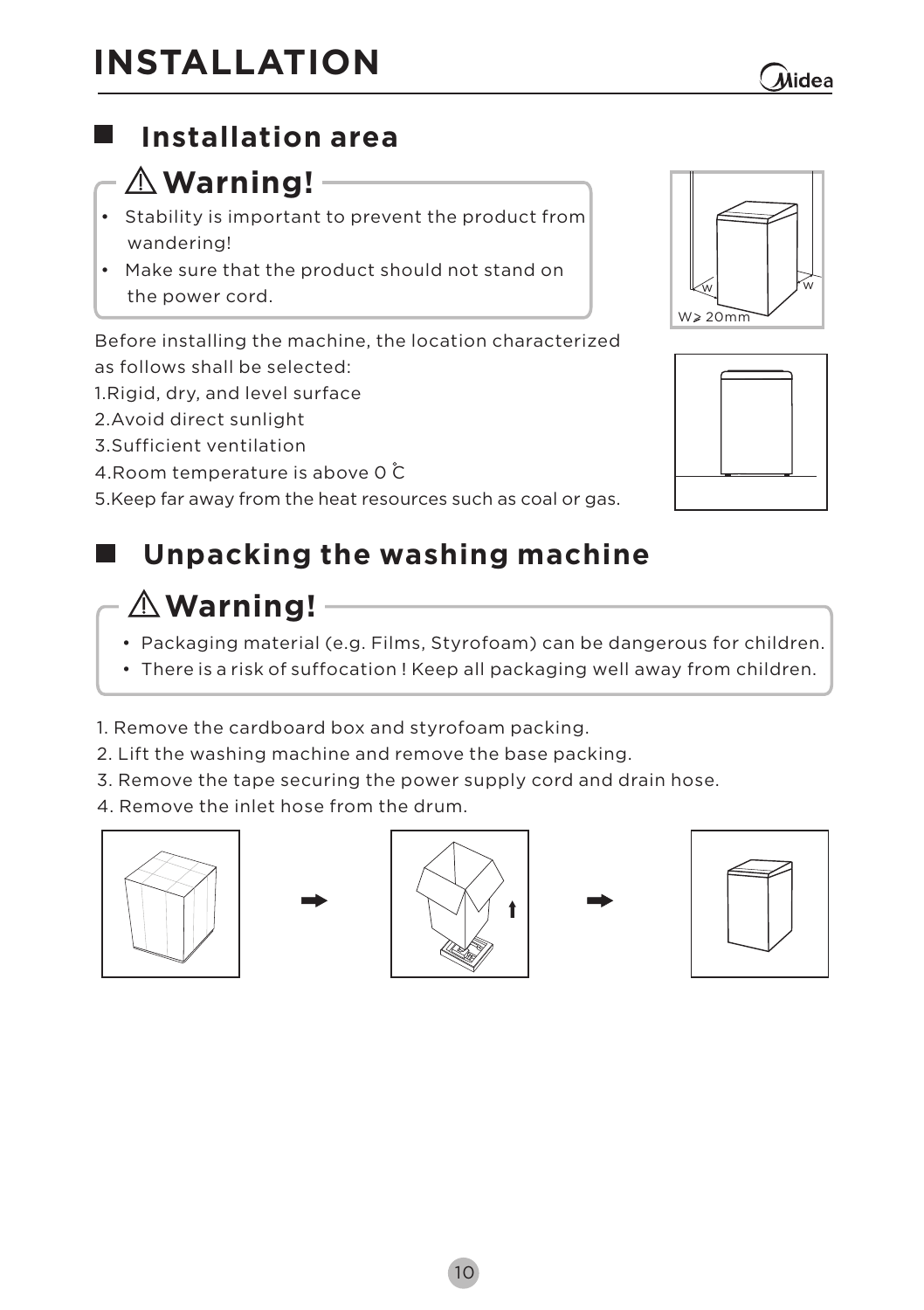# **INSTALLATION**

### **Installation of drain hose**

 **1.Completely sleeve the drain hose over the sewer. 2.Fix and tighten it with a hoop.( As shown in the figure )**

# **Note!**

**• Note: The drain hose of the machine with upper drain system has already been assembled before leaving the factory. This picture is suitable for lower drain system.**







# **WWaarrnniinngg!!**

- **Do not kink or protract the drain hose.**
- **• Position drain hose properly ,otherwise damage might result of water leakage.**
- **If drain hose is too long, do not force it into washing machine as it will cause abnormal noises.**

# **Levelling the washing machine Warning!**

- **The lock nuts on all two feet must be screwed tightly against the housing.**
- **1.Check if the legs are closely attached to the cabinet. If not, please turn them to their original positions tighten the nuts.**
- **2.Check alignment of the product with a spirit level and if required, correct.**
- **3.Loosen the lock nut and turn the feet until it closely contacts with the floor.**
- **4.After being locked properly, press four corners again to make sure that they has been adjusted properly.**

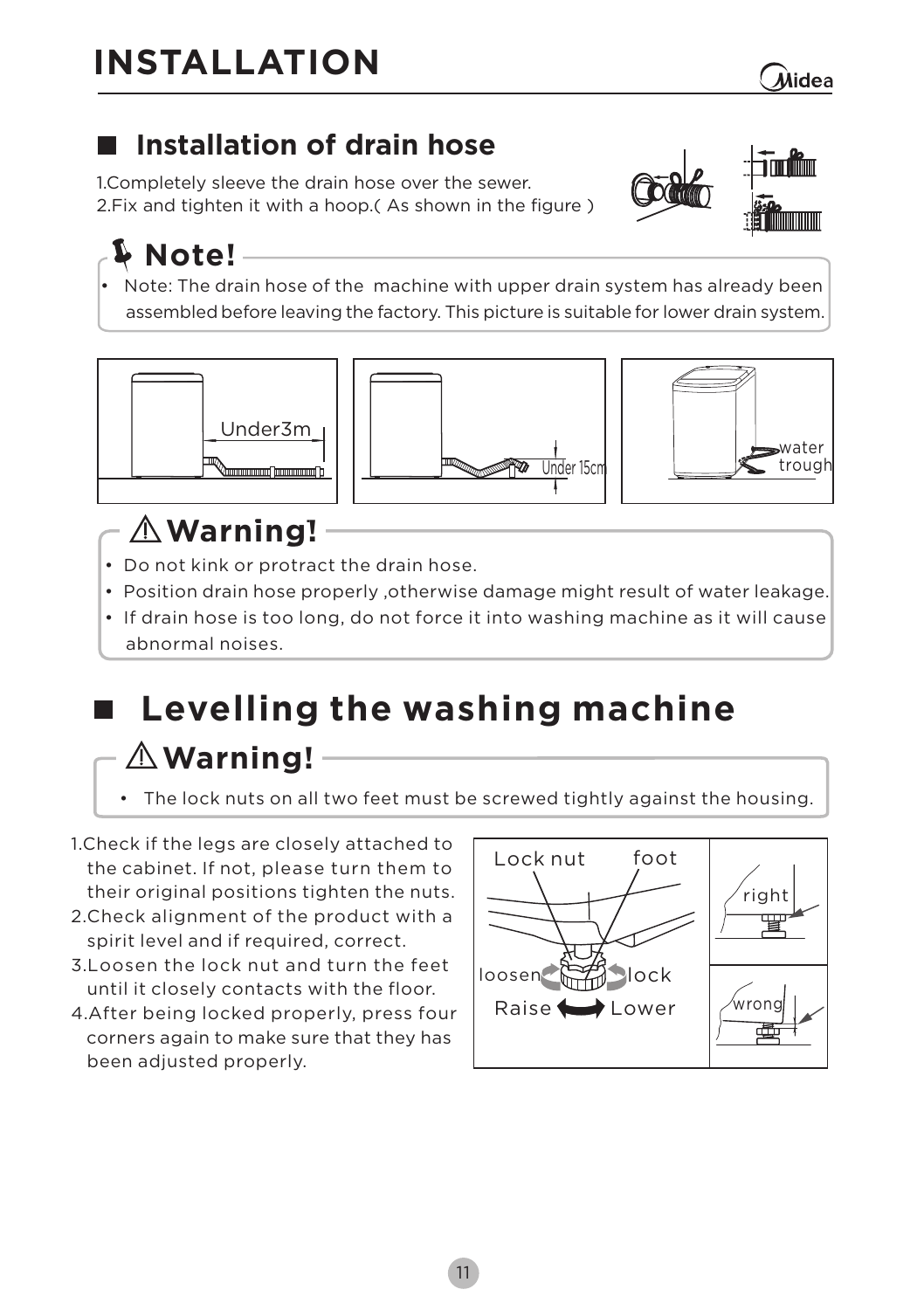#### **Instructions for detergents and softeners**

#### **MA200W75**



#### Warning!

- Please put in washing powder reasonably according to the amount of clothes and the degree of soiling.
- If excessive washing powder will produce a lot of foam overflow, there will be washing powder residue when using the rinsing function.
- Detergent, softener and detergent should not be confused placements.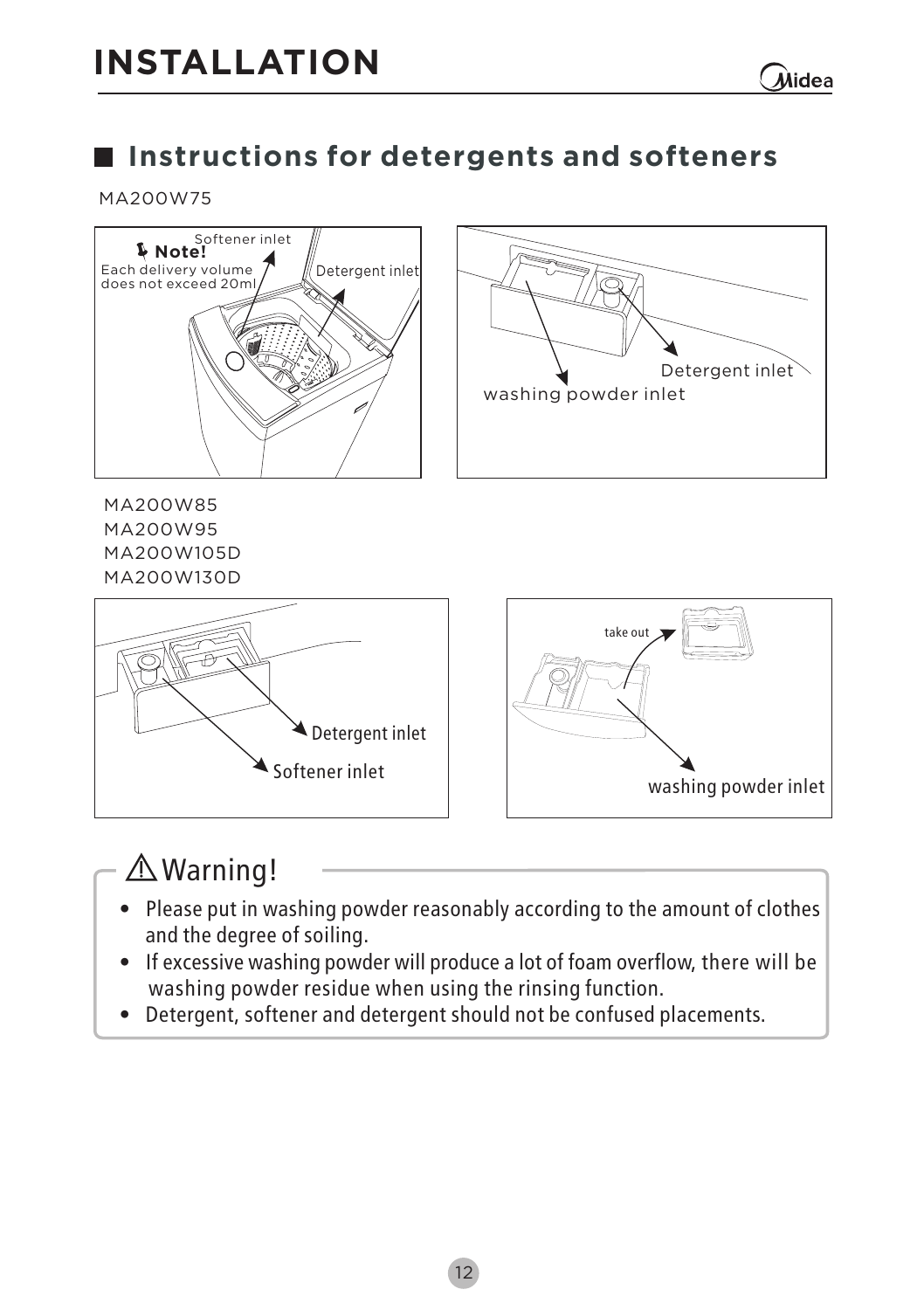# **INSTALLATION**

## **Selection of tap**

**Please select appropriate tap.**







**Ordinary faucet**

**Screw tap Special washing machine tap**

## **Connection of inlet hose, tap and washing machine**

**1:Connection between ordinary tap and inlet hose.**









**1.Loosen clamp nut to show 5mm thread**

**2.Loosen four bolts 3.Set connecting base on tap and tighten bolts evenly 4.Tighten clamp nut**



**5.Press slide bushing, insert inlet hose into connecting base** 

**inlet hose inlet valve**

**7.After connection and installation, check if there is water leakage**

**2:connection between screw tap and inlet hose.**







- **tap with threads and inlet hose special tap for washing machine**
- **To prevent leakage or water damage, follow the instructions in this chapter !**
- **•** Do not kink, crush, modify or sever water inlet hose.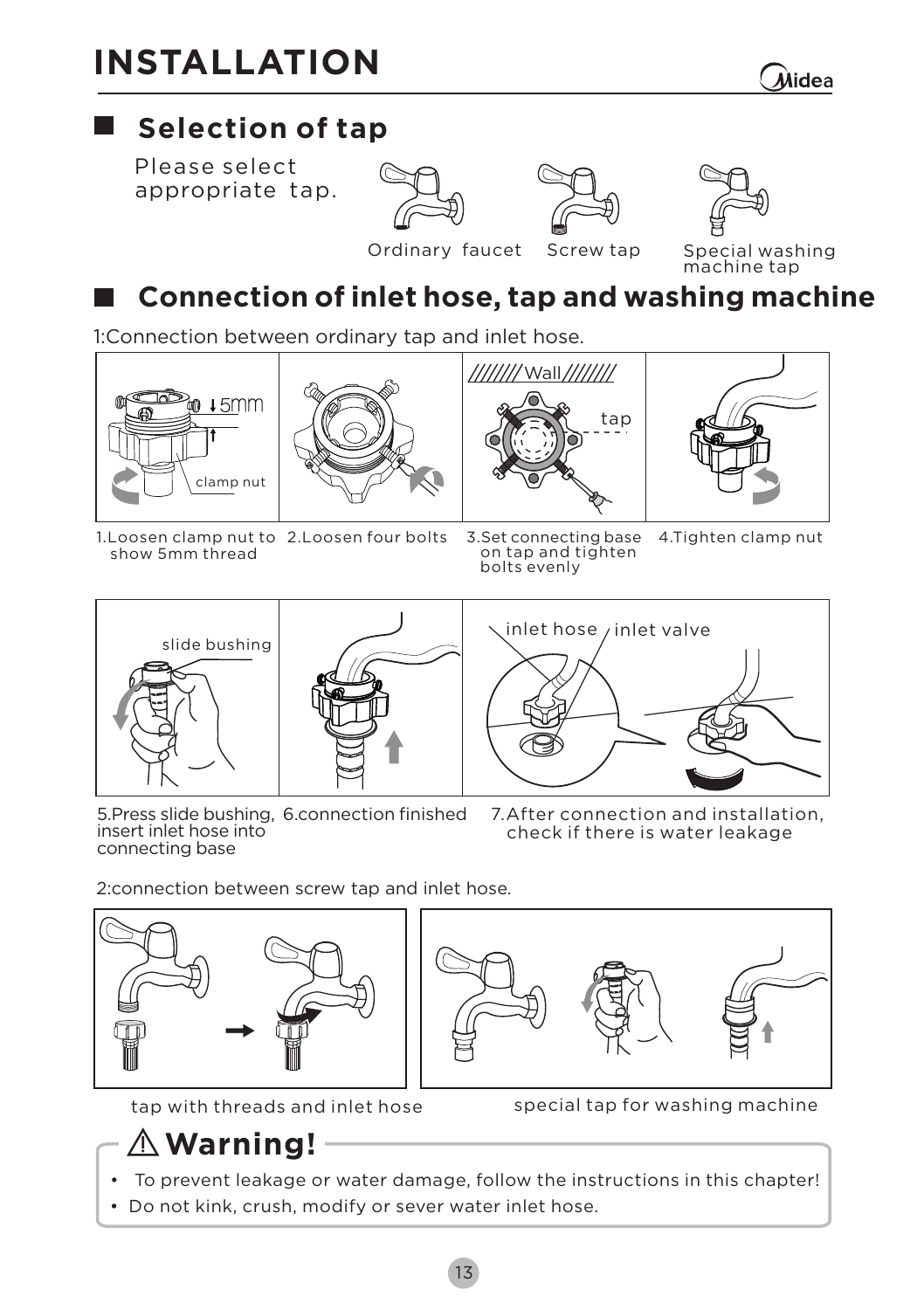

**5**

#### **Preparation before washing**

## **Caution!**

- $\parallel$  Before washing, please make sure it's installed properly.
- **Before washing it at first time, the washing machine shall be operated in one |** round of the whole procedures without clothes in as follows.









**Plug in Open tap Add detergent Load the door and Close door Put the clothes in the washing machine** 





**Power On Start up Select Programme Select Level**

# **Note!**

**• If default is selected, step 2, 3 can be skipped.**

# **After washing**

**Buzzer will beep after washing finished and the power supply will be cut off automatically . Then unload the laundry.**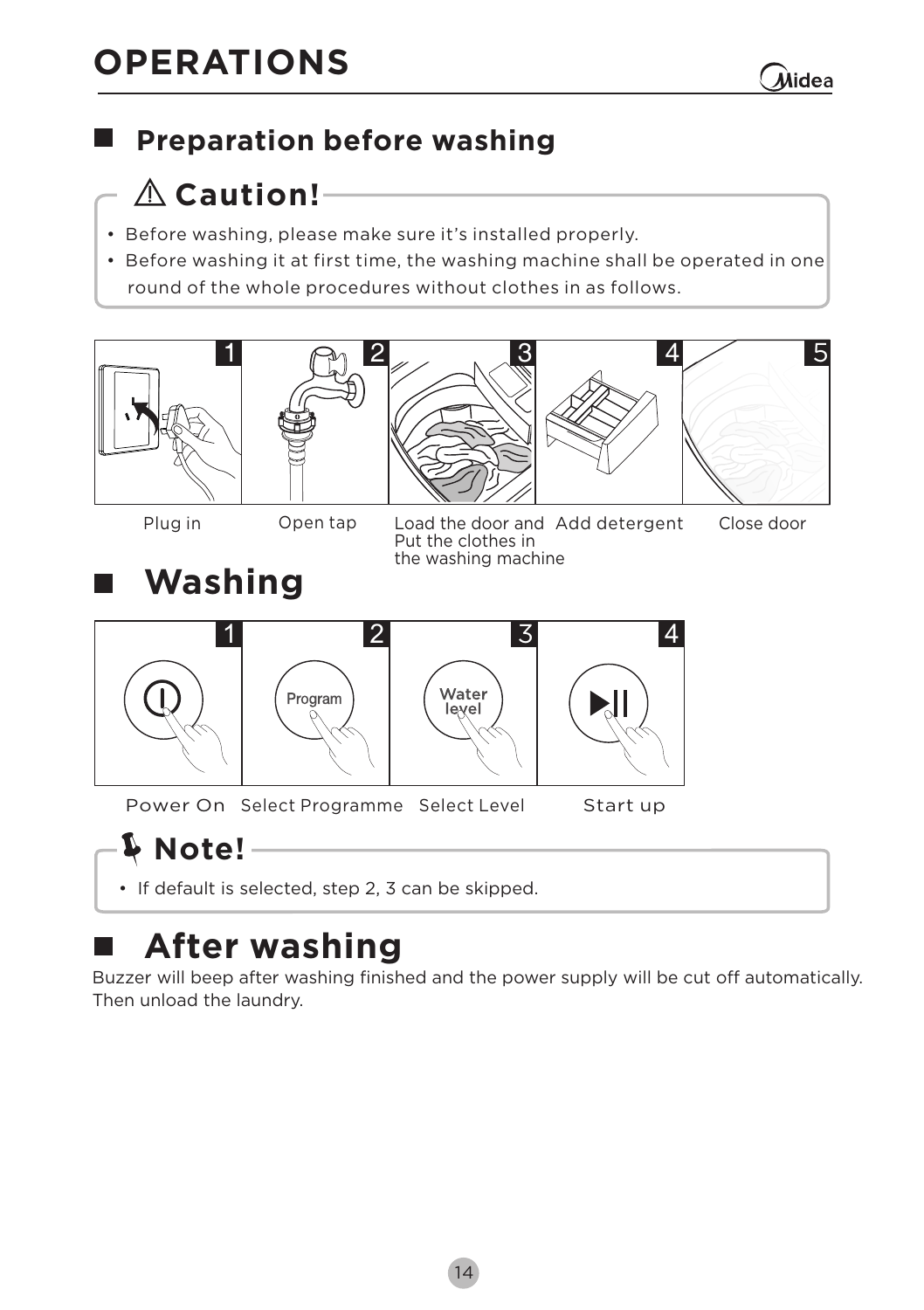Alidea

#### **Washing matters needing attention**

- **• The working condition of the washer should be(0**-**40)**℃**.If used under 0**℃**,the inlet valve and draining system may be damaged. If the machine is placed under condition of 0**℃**or less, then it should be transferred to normal ambient temperature to ensure the water supply hose and drain hose are not frozen before use.**
- **• Please check the labels and the explanation of using detergent before wash. Use non-foaming or less-foaming detergent suitable for machine washing properly.**



 **Check the label**



 **Put small clothes into the pillow slip** 



**Take out the items out of the pockets**



**Turn easy-pilling and long-pile fabric inside out** 

**Knot the long strips,zip or button** 



**Separate clothes with different textures**

# **Warning!**

×.

- **When washing a single clothes, it may easily cause great eccentricity and give alarm due to great unbalance. Therefore it is suggested to add one or two more clothes to be washed together so that draining can be done smoothly.**
- **Don't washing the clothes touching with kerosene, gasoline, alcohol and other flammable materials.**

### **The usage of detergent and washing powder**

- **As for the agglomerated or ropy detergent or additive, before they are poured the detergent box, it is suggested to use some water for into dilution to prevent inlet of detergent box from being blocked and the overflowing while filling water.**
- **Please choose suitable type of detergent for the various washing temperature to get the best washing performance with less water and energy consumption.**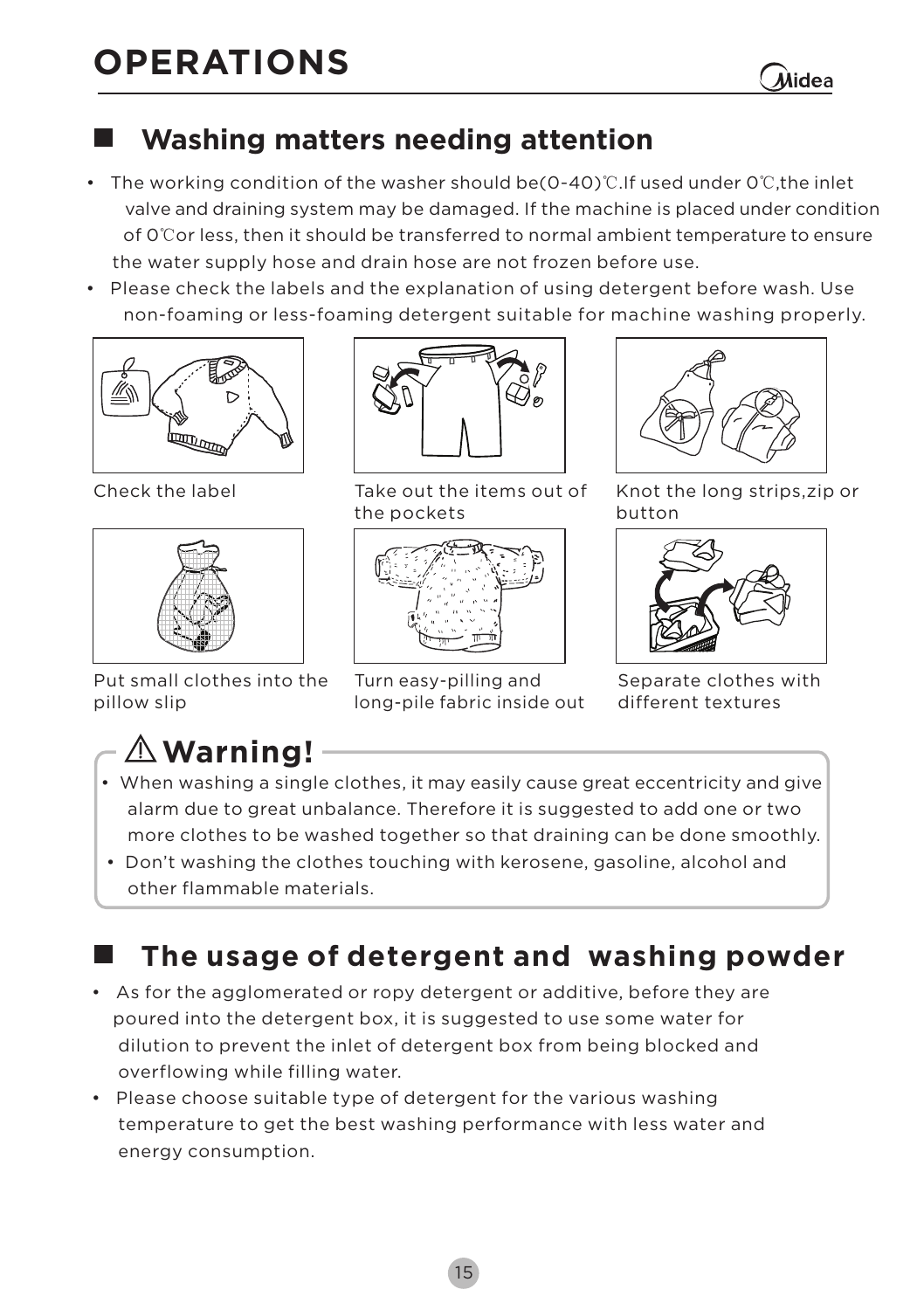#### **Control panel**  ш

| Program<br>Water<br>level<br>Function | Delay<br>Remain<br>竹<br>悫<br>⊙<br>M<br>M<br>X<br>⊝<br>愁<br>N<br>V<br>н<br>+ Hygiene<br>$\triangleright$ Turbo | 57<br>IJ<br>钌<br>Wash<br>Rinse<br>Spin<br>නි<br>V<br>(۲)<br>Soil<br>Level<br>Delay<br>Soak<br>End | Option |  |
|---------------------------------------|---------------------------------------------------------------------------------------------------------------|---------------------------------------------------------------------------------------------------|--------|--|
| $\overline{3}$<br>5<br>6              | Note!<br>• The chart is for reference only, Please refer to real product as standard.                         |                                                                                                   |        |  |

#### 1 1 **On/Off**

**Product is switched on or off.**

#### 2 Start/Pause

**Press the button to start or pause the washing cycle.**

#### **Program 4** Option **3** Program

**Available according to the laundry type.**

**Use these key combinations to set soak time, . other settings can be selectable.washing time, rinsing times, spinning time and**

**5 Water level C G** Function

**Select water level according to clothing categories, degree of soiling and washing habits of customers.**

**Press the button to regulate the Hygiene and Turbo.**

#### 7 **Display**

**The display shows the settings, estimated time remaining, options, and status messages for your washer. The display will remain on through the cycle.**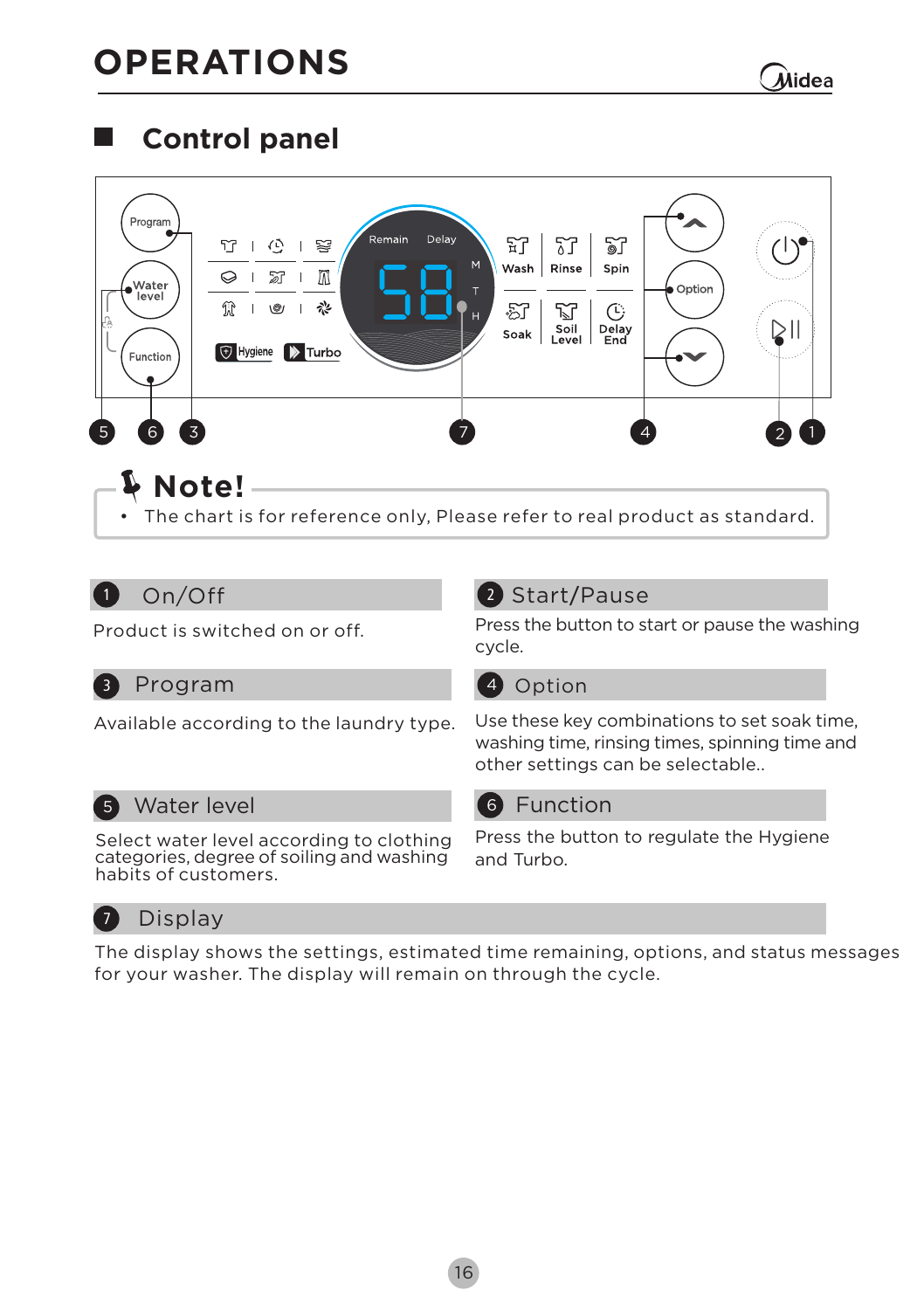Úidea

#### **Option**

**Only for washers having these function.** 

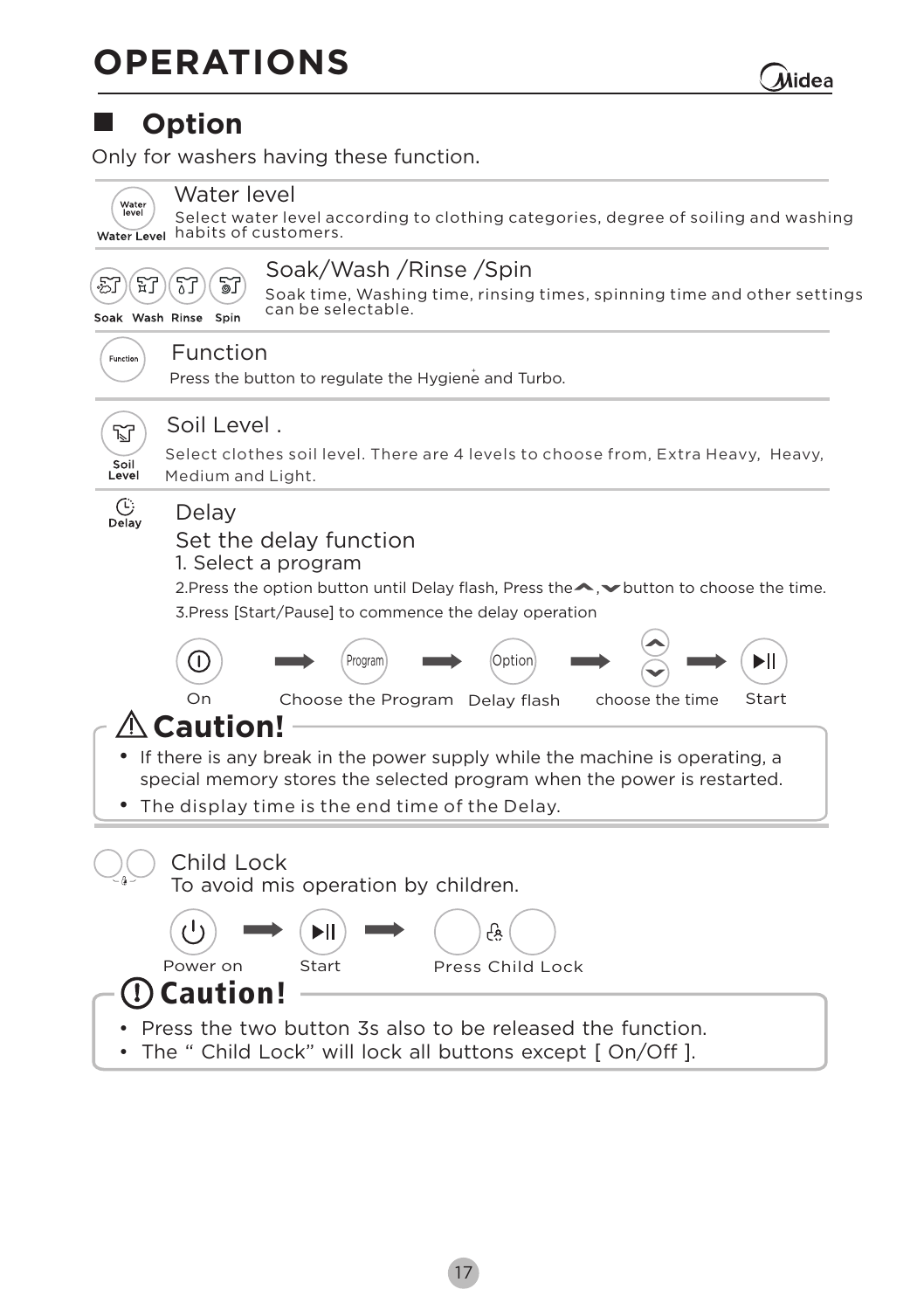#### **Personalized setting of washing program**

**Customers can select washing program according to actual demand, and set water volume and appointment time**

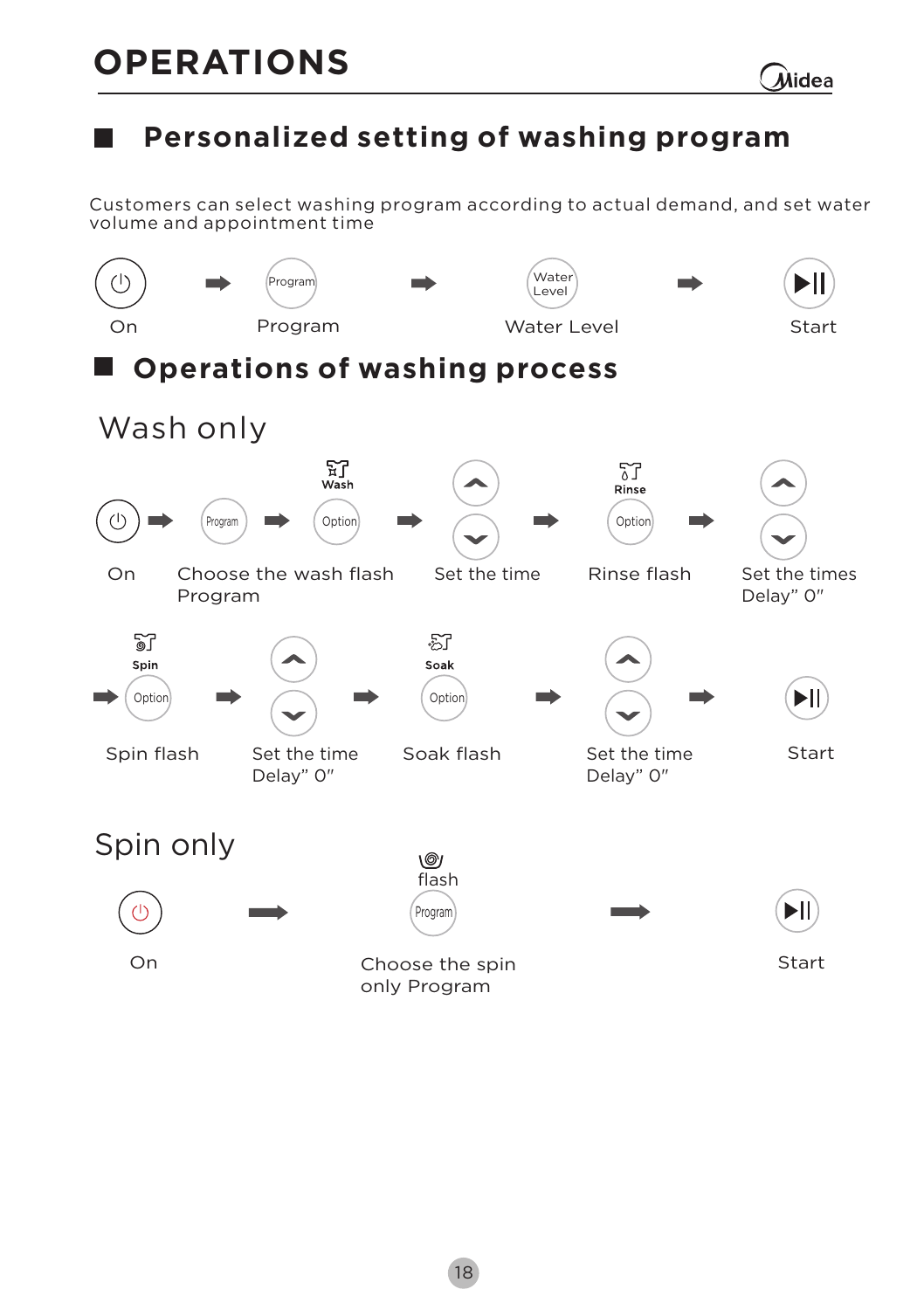#### **Soak**+**Wash**+**Rinse**+**Spin**



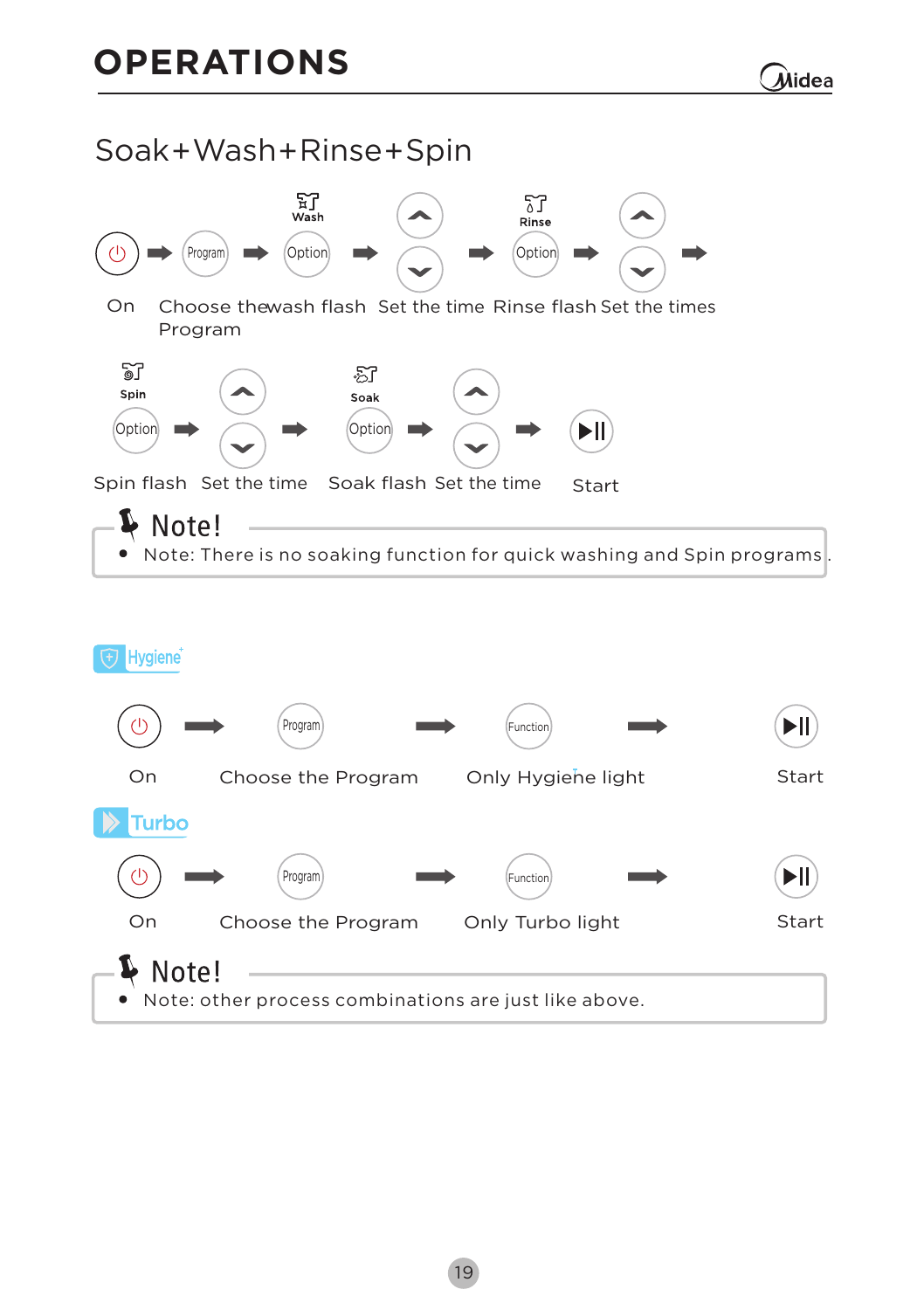$\overline{\phantom{a}}$ 

#### **Washing program table**

**Program are available according to the laundry type. Only for washers having these function**

| Program                |                                                                                                                                                                                                                                                                            |
|------------------------|----------------------------------------------------------------------------------------------------------------------------------------------------------------------------------------------------------------------------------------------------------------------------|
| Normal                 | Standard fabric washing program, suitable to wash ramie cotton fabric.<br>Wash for once, rinsing for twice, the spin time is a little long.                                                                                                                                |
| Quick                  | Suitable to wash light stained clothes and clothes in summer.                                                                                                                                                                                                              |
| Strong                 | The wash time is longer, the stream is stronger, so the washing<br>effect is better.                                                                                                                                                                                       |
| Heavy                  | Suitable to wash heavy stained/wearable clothes.                                                                                                                                                                                                                           |
| Soft                   | the tempo is soft, slow washing and spinning speed, to make the lightest<br>wear and deformation.                                                                                                                                                                          |
| Jeans                  | Suitable to wash jeans stained/wearable clothes.                                                                                                                                                                                                                           |
| <b>Baby Care</b>       | Suitable to wash the children's clothes.                                                                                                                                                                                                                                   |
| Spin only              | Select this program to Spin and drain only.                                                                                                                                                                                                                                |
| <b>AUT ~ CLEAN</b>     | Use the strong water flow generated during dehydration to flush the<br>inner and outer tubs of the washing machine to reduce the residue of dirt.<br>Normal, Strong, Heavy, Jeans, Baby Care programs have a no-clean function<br>by default (the no-clean light flashes). |
| Hygiene                | Health guard, use this program to increase washing time, rinsing<br>times, dehydration time, etc. Make clothes cleaner and health                                                                                                                                          |
| $\triangleright$ Turbo | After choosing a program, the user can press Function button (the<br>Turbo light up) to start the function, making the program shorter and<br>good washing performance.                                                                                                    |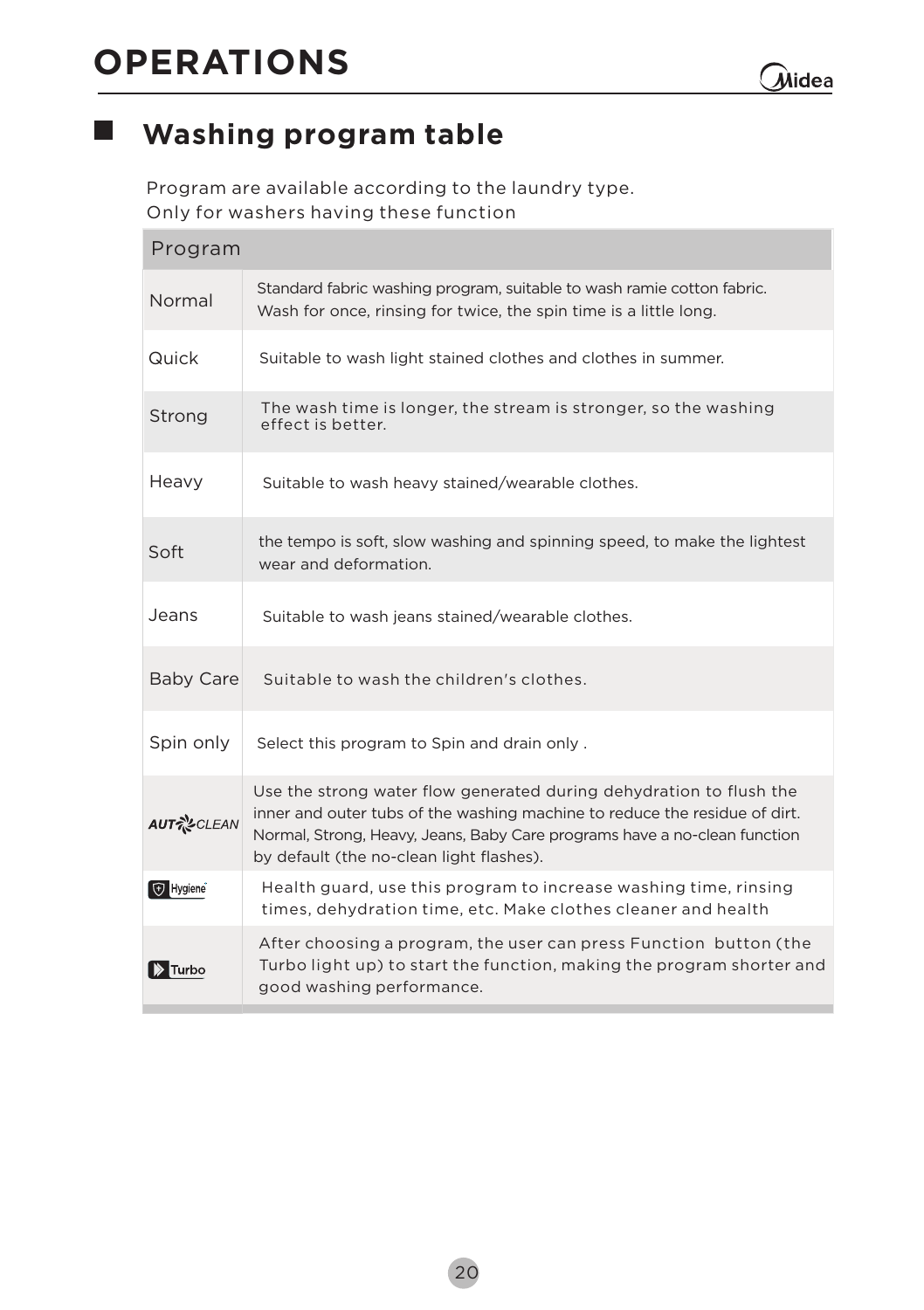#### **Warning! Cleaning and care**

**• Before your maintenance starts, please unplug the machine and close the tap.**

### **Cleaning the cabinet**

**Proper maintenance on the washing machine can extend its working life. The surface can be cleaned with diluted non-abrasive neutral detergents when necessary. If there is any water overflow, use the wet cloth to wipe it off immediately. No sharp items are allowed.**



**Note!**

**Formic acid and its diluted solvents or equivalent are forbidden, such as • solvents or chemical products,etc. alcohol,** 

## **Cleaning the inlet filter**

#### **Note!**

**• Inlet filter must be cleaned if there is less water.**

**Washing the filter in washing machine:**

- **1.Screw off the inlet pipe from the backside of the machine.**
- **2.Pull out the filter with long nose pliers and reinstall it back after being washed.**
- **3.Use to clean the filter. the brush**
- **4.Reconnect the inlet pipe.**





**magic filter**



**normal filter**



**Lint filter clean**

- **1.There is a built-in lint filter in your washer. It can help to collect lint during washing cycle.**
- **2.It is suggested to clean the lint filter every 10 cycles.**
- **3.Take it out and clean the filter with water. Then place it back into the washer.**

Alidea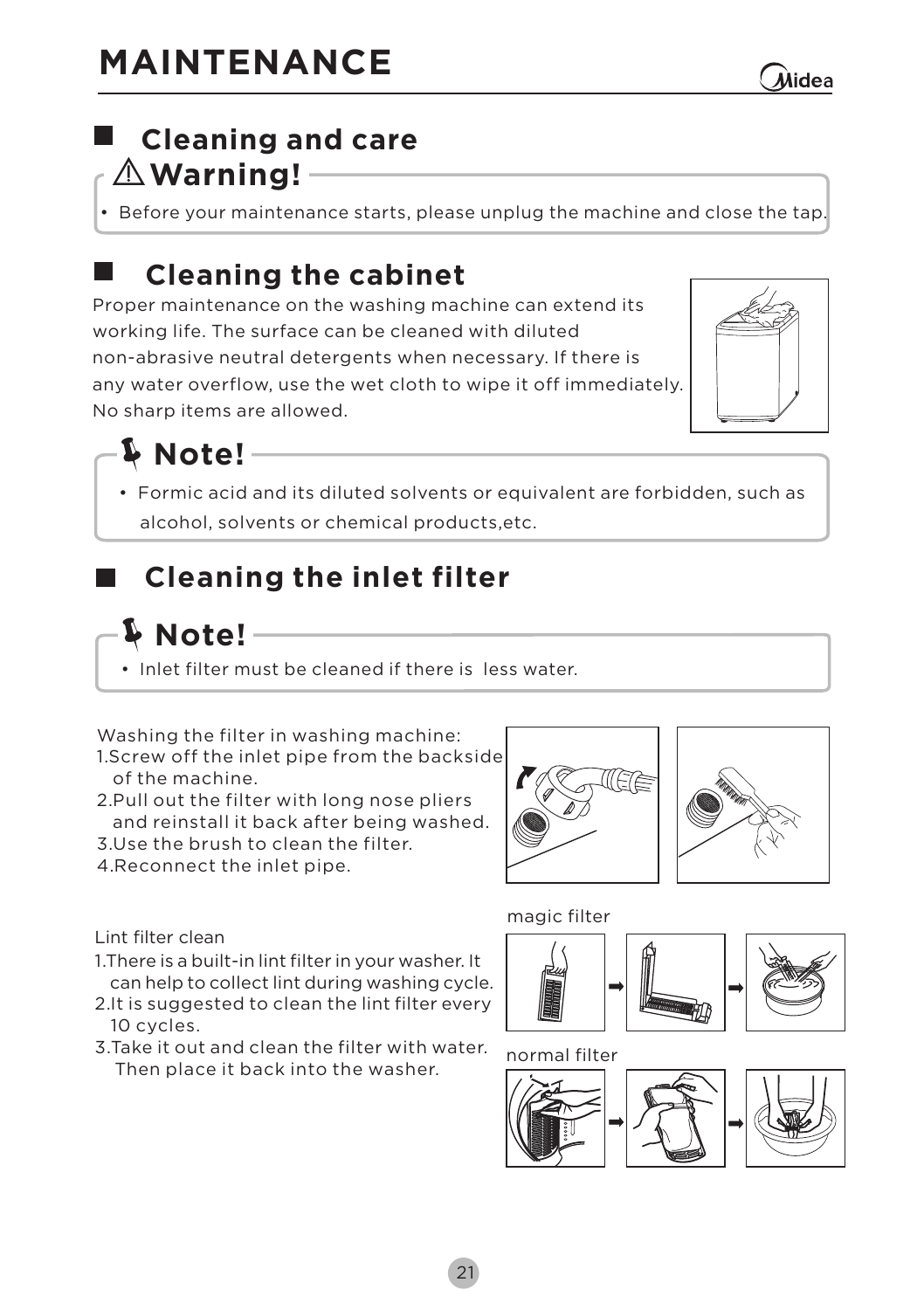#### **Trouble shooting**

**The start of the appliance does not work or it stops during operation**. **First try to find a solution to the problem, If not**, **contact the service centre**.

| Description       | Inspection Items                                                                                                                                                                                                                                                                                                                                                                                                                                                                 |  |  |
|-------------------|----------------------------------------------------------------------------------------------------------------------------------------------------------------------------------------------------------------------------------------------------------------------------------------------------------------------------------------------------------------------------------------------------------------------------------------------------------------------------------|--|--|
| No washing        | If the power is off or the fuse is burned out.<br>If the power supply voltage is too low.<br>If the water amount reaches to the required water level. (The washer will<br>not work if the water amount does not reach the required water level)<br>If it is set to "Delay" washing mode. (It will only start to work until the<br>reservation time reached)                                                                                                                      |  |  |
| No water flows in | If the power is off or the fuse is burned out.<br>If the water supply is cut off or the water pressure is too low.<br>If the inlet hose is properly connected and the water tap is opened.<br>If the filtering screen of inlet valve is blocked by dirt.<br>If the coil of inlet valve is damaged. (The slight electromagnetic sound is<br>normal phenomenon when the inlet valve is switched on)<br>If the "Start / Pause" button is pressed after the power switch is pressed. |  |  |
|                   | If the water drain hose is placed very high.<br>Abnormal draining If the end of water drain hose is sealed in pond.<br>If the internal rubber ring of drain valve is blocked by dirt.                                                                                                                                                                                                                                                                                            |  |  |
| Abnormal spin     | If the door lid is closed.<br>If all clothing piled largely at one side of barrel or the clothing is excessively<br>placed.<br>If the washer is not placed in stable condition or it is placed in inclination<br>state. (The ground is not flat).<br>If the motor belt is loosened.                                                                                                                                                                                              |  |  |

| Description | Reason                                     | Solution                                                                    |
|-------------|--------------------------------------------|-----------------------------------------------------------------------------|
| F1          | Alarm for abnormal<br>water intaking.      | Check the water tap is<br>opened or not.                                    |
| F2          | Alarm for water drain<br>has not finished. | Check the water level<br>sensor and drain pump.                             |
| F3          | Alarm for lid not closed                   | Close the lid, Press "Start" button                                         |
| E4          | Alarm for washing stay<br>at one side.     | Manually balance clothes<br>in the barrel by hands.                         |
| <b>FXX</b>  | Others                                     | Please try again first, call up service<br>line if there are still troubles |

# **Note!**

**•** After the check, activate the appliance. If the problem occurs or the display **shows other alarm codes again***,* **contact the service.**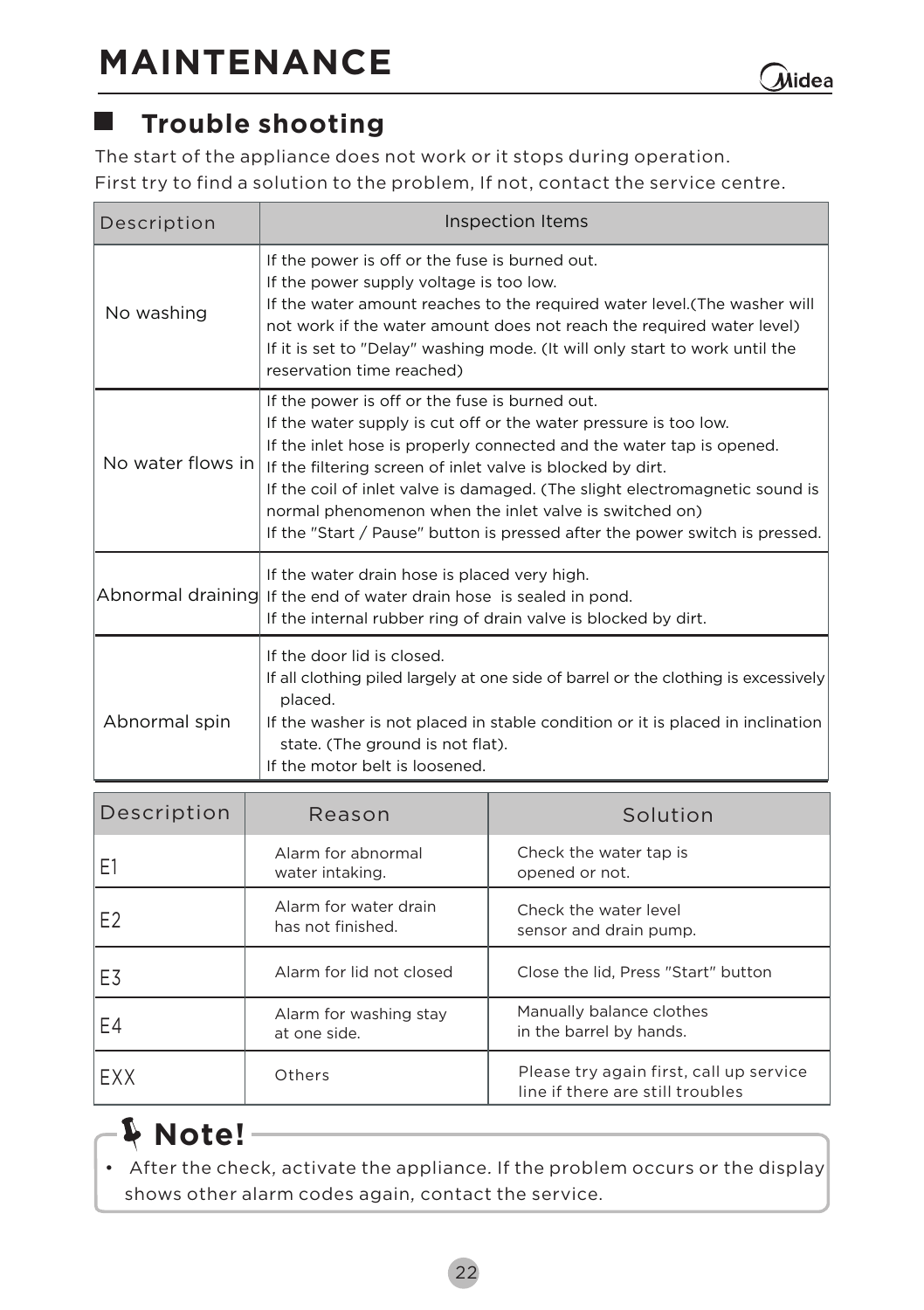#### **Technical Information**

**Standard Water Pressure 0.03MPa~0.8MPa**

| Model      | Washing<br>Capacity | Dimension<br>$(W^*D^*Hmm)$ | <b>Net</b><br>Weight | Rated<br>Power |
|------------|---------------------|----------------------------|----------------------|----------------|
| MA200W75   | 7.5kg               | 515x525x915                | 31kg                 | 400W           |
| MA200W85   | 8.5kg               | 550x565x915                | 36kg                 | 450W           |
| MA200W95   | 9.5kg               | 550x565x915                | 36kg                 | 450W           |
| MA200W105D | 10.5kg              | 580x596x965                | 39kg                 | 390W           |
| MA200W130D | 13.0kg              | 601x635x1000               | 45kg                 | 550W           |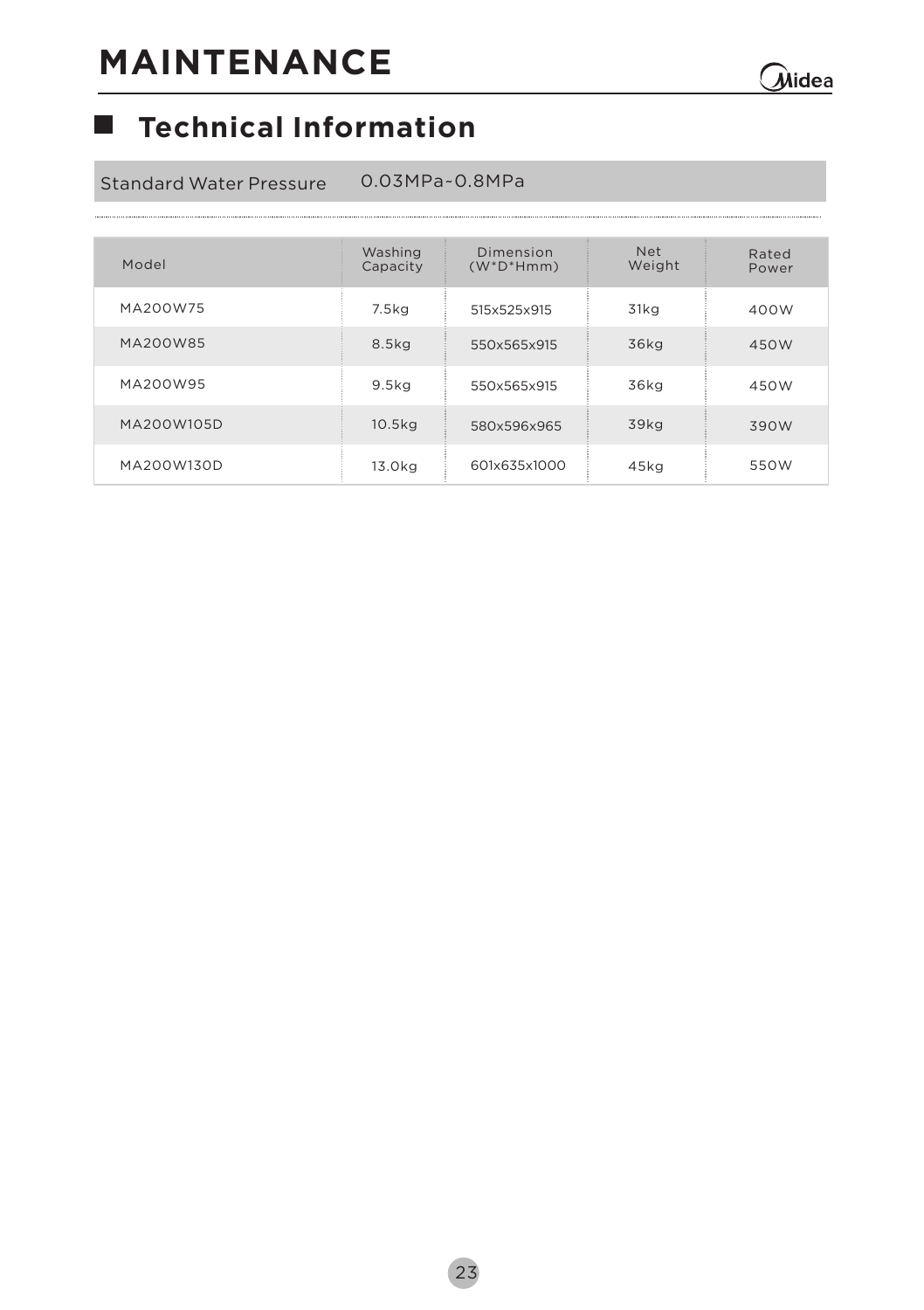# **MAINTENANCE**



#### $\mathcal{L}_{\mathcal{A}}$ **Energy efficiency test program:**

**1: Press the "ON/OFF" button 2:Press the "program" button, to select the" Normal "program, and press the water level key to set the level 8 3:Press the "start "button to start the operation Entry mode of energy efficiency program in Malaysia**

**Entry mode of energy efficiency program in Singapore 1: Press the "ON/OFF" button 2:Press the "program" button, to select the" Quick "program. 3:Press the "start "button to start the operation**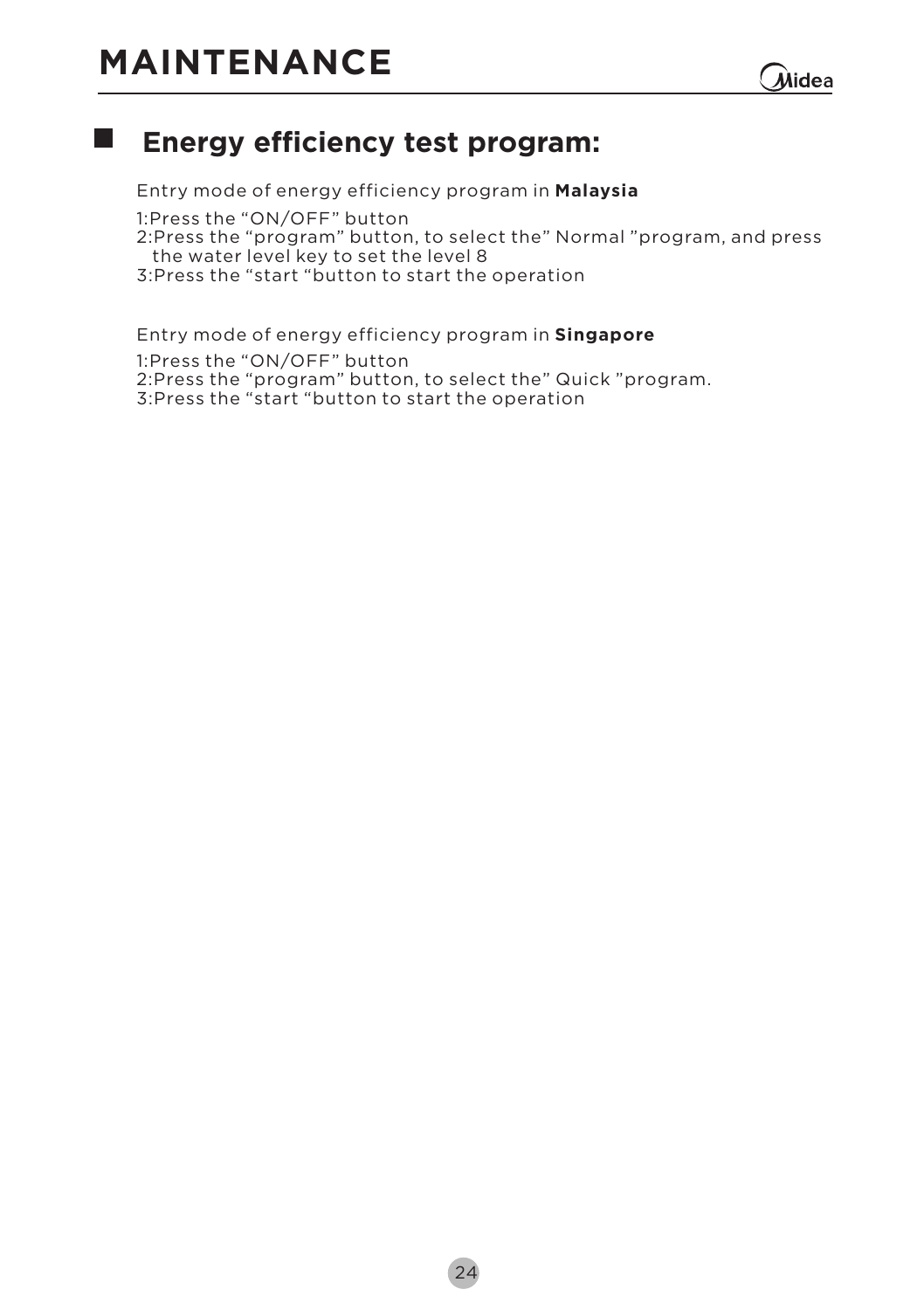

#### **QUESTIONS OR COMMENTS**

| Country     | <b>Contact Center</b> | <b>Web Site</b>                      |
|-------------|-----------------------|--------------------------------------|
| Thailand    | +6621077799           | http://www.midea.com/th              |
| Myanmar     | +09260367229          | https://www.gbs.com.mm/en/about/vsk/ |
| Cambodia    | +85523212435          | http://bluemidea.com                 |
| Vietnam     | +1800588863           | http;//vn.midea.com                  |
| Philippines | +63288635522          | http://www.mideaph.com               |
| Indonesian  | +628001888523         | http://id.midea.com                  |
| Malaysia    | +60392211033          | https://www.midea.com/my/            |
| Singapore   | +62222536             | https://www.midea.com/sg/            |

**This product is RoHS compliant**.